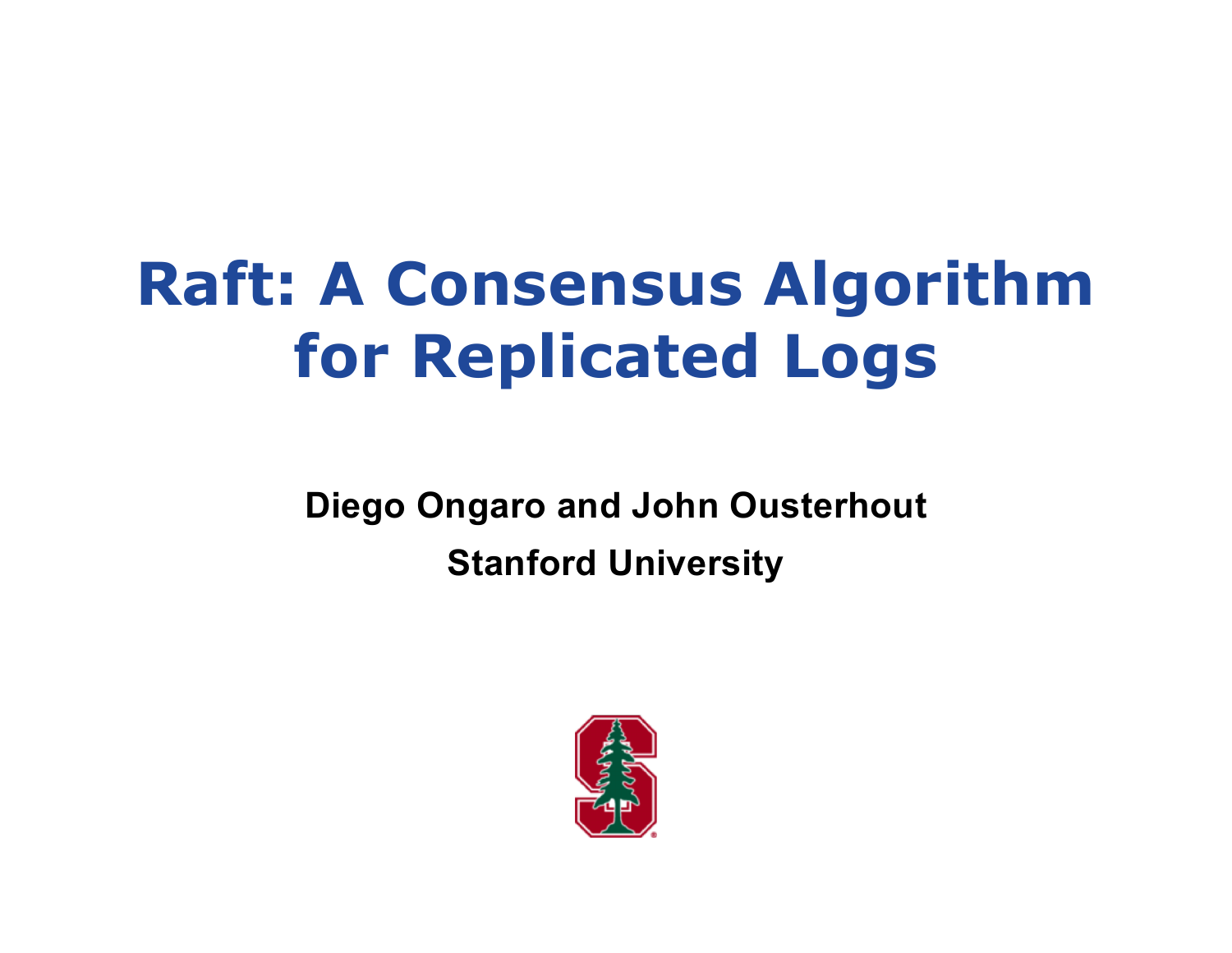## **Goal: Replicated Log**



- **Replicated log => replicated state machine**
	- All servers execute same commands in same order
- **Consensus module ensures proper log replication**
- **System makes progress as long as any majority of servers are up**
- **Failure model: fail-stop (not Byzantine), delayed/lost messages**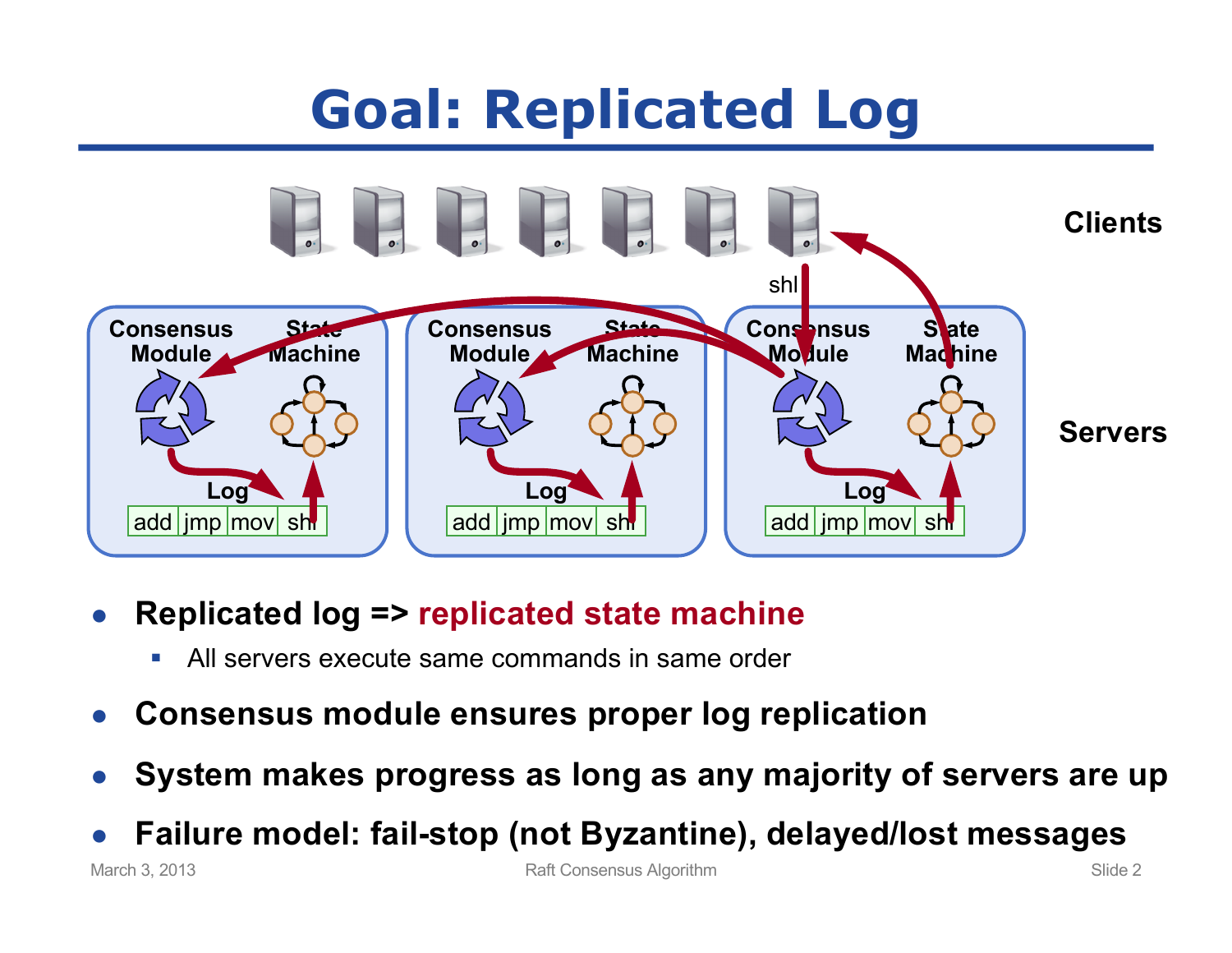## **Approaches to Consensus**

#### **Two general approaches to consensus:**

### ● **Symmetric, leader-less:**

- All servers have equal roles
- Clients can contact any server

#### ● **Asymmetric, leader-based:**

- At any given time, one server is in charge, others accept its decisions
- Clients communicate with the leader

### ● **Raft uses a leader:**

- Decomposes the problem (normal operation, leader changes)
- Simplifies normal operation (no conflicts)
- More efficient than leader-less approaches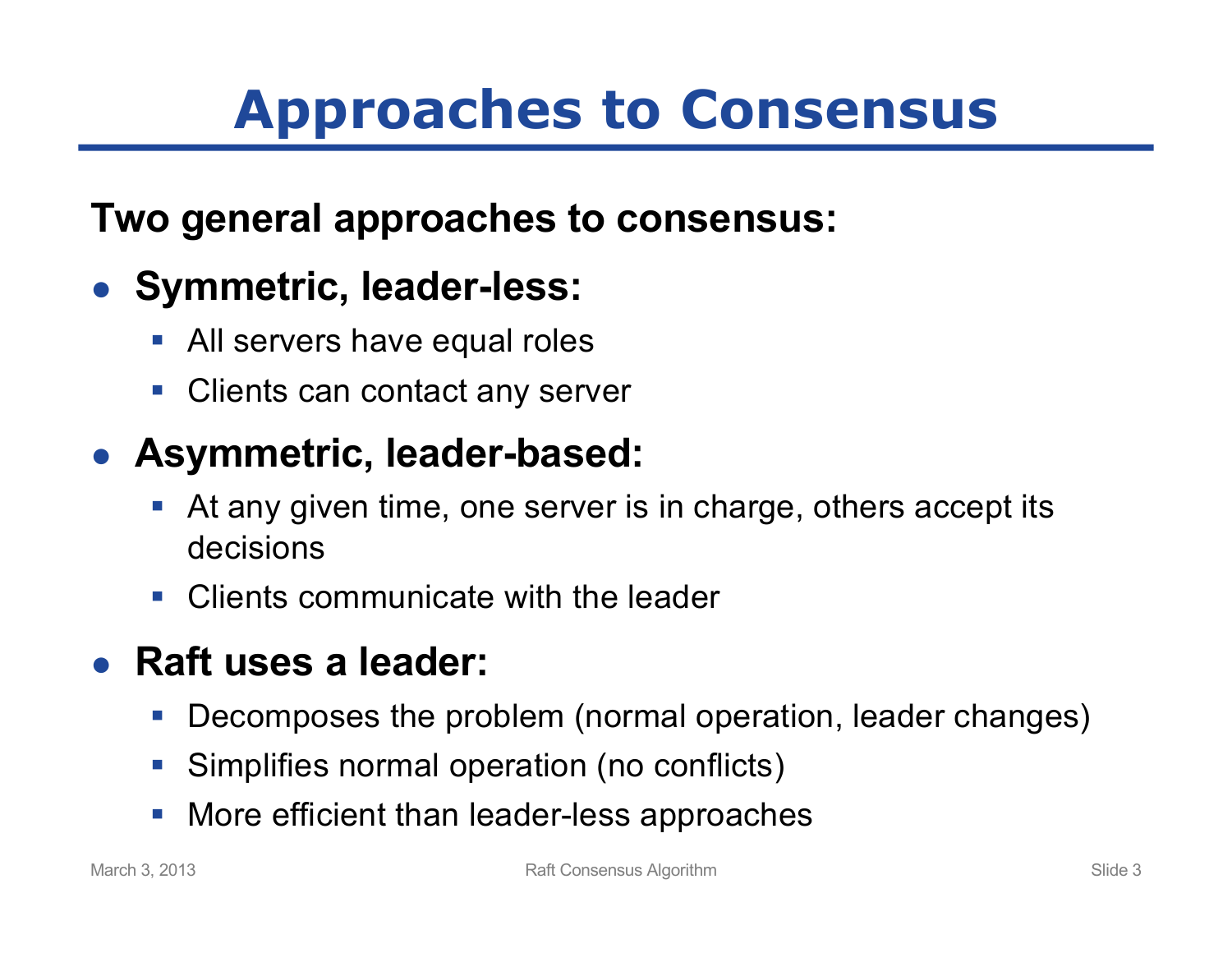## **Raft Overview**

#### **1. Leader election:**

- Select one of the servers to act as leader
- Detect crashes, choose new leader
- **2. Normal operation (basic log replication)**
- **3. Safety and consistency after leader changes**
- **4. Neutralizing old leaders**
- **5. Client interactions**
	- Implementing linearizeable semantics

### **6. Configuration changes:**

■ Adding and removing servers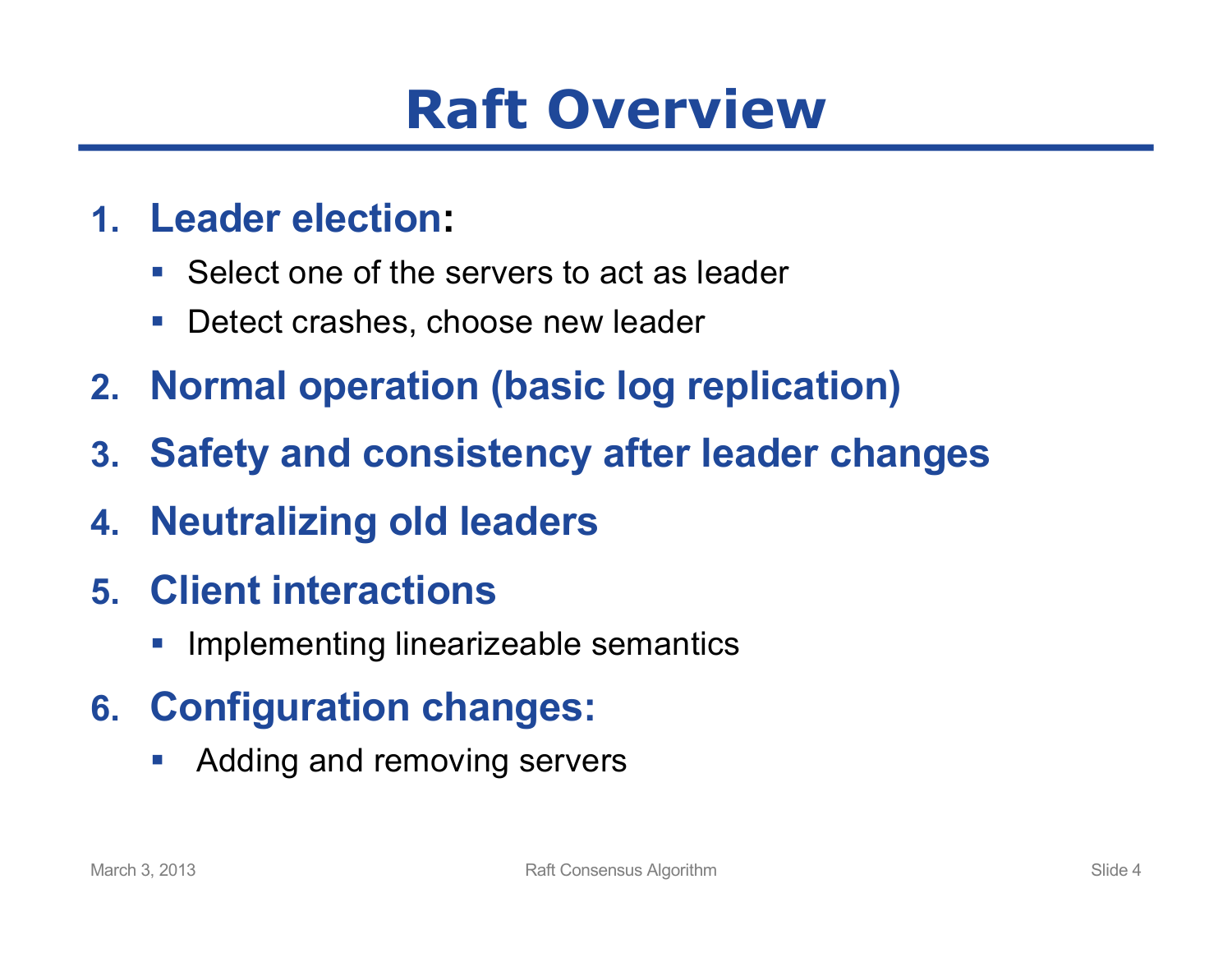## **Server States**

#### ● **At any given time, each server is either:**

- Leader: handles all client interactions, log replication
	- $\bullet$  At most 1 viable leader at a time
- Follower: completely passive (issues no RPCs, responds to incoming RPCs)
- Candidate: used to elect a new leader
- Normal operation: 1 leader, N-1 followers

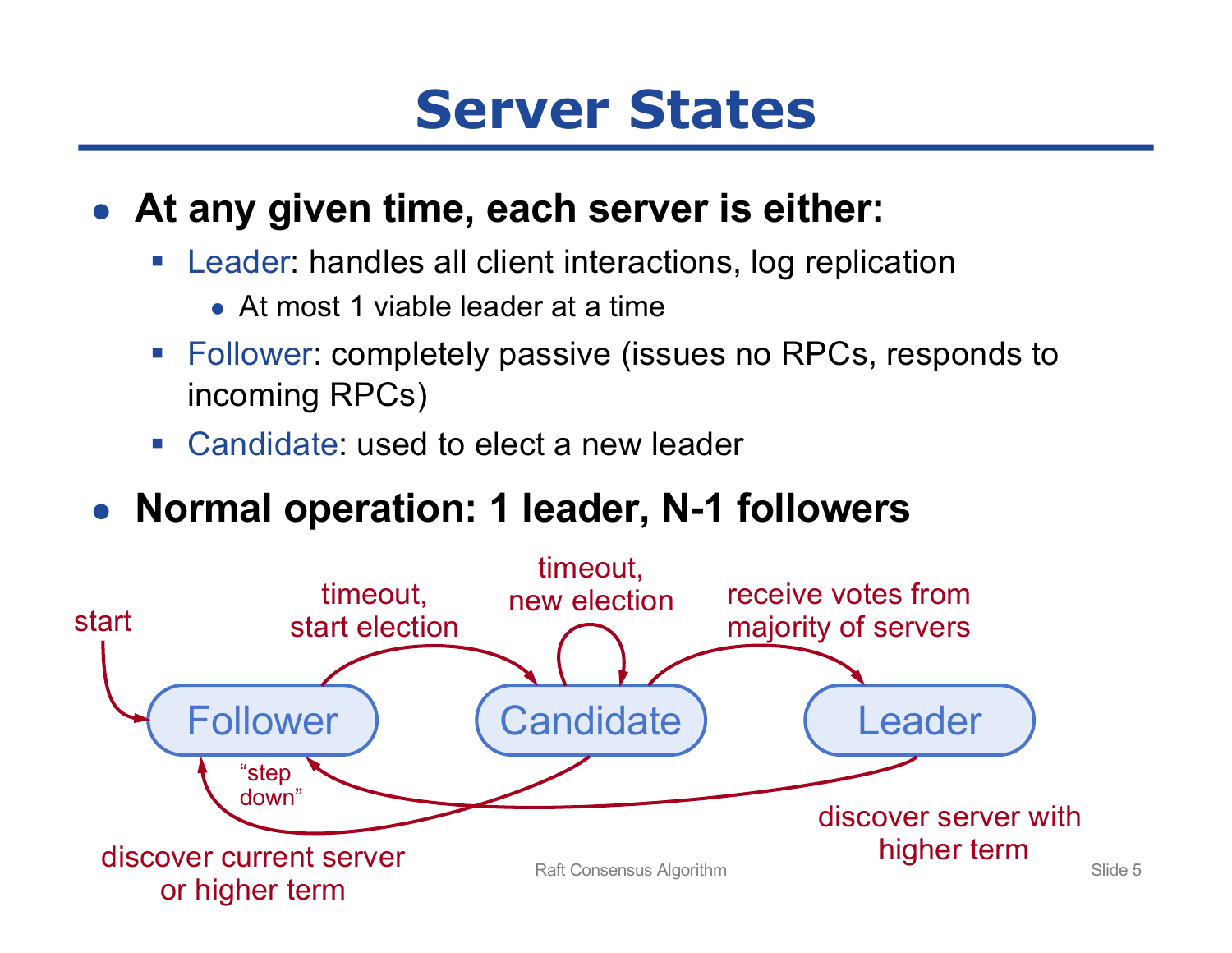## **Terms**



### ● **Time divided into terms:**

- Election
- **Normal operation under a single leader**
- **At most 1 leader per term**
- **Some terms have no leader (failed election)**
- **Each server maintains current term value**
- **Key role of terms: identify obsolete information**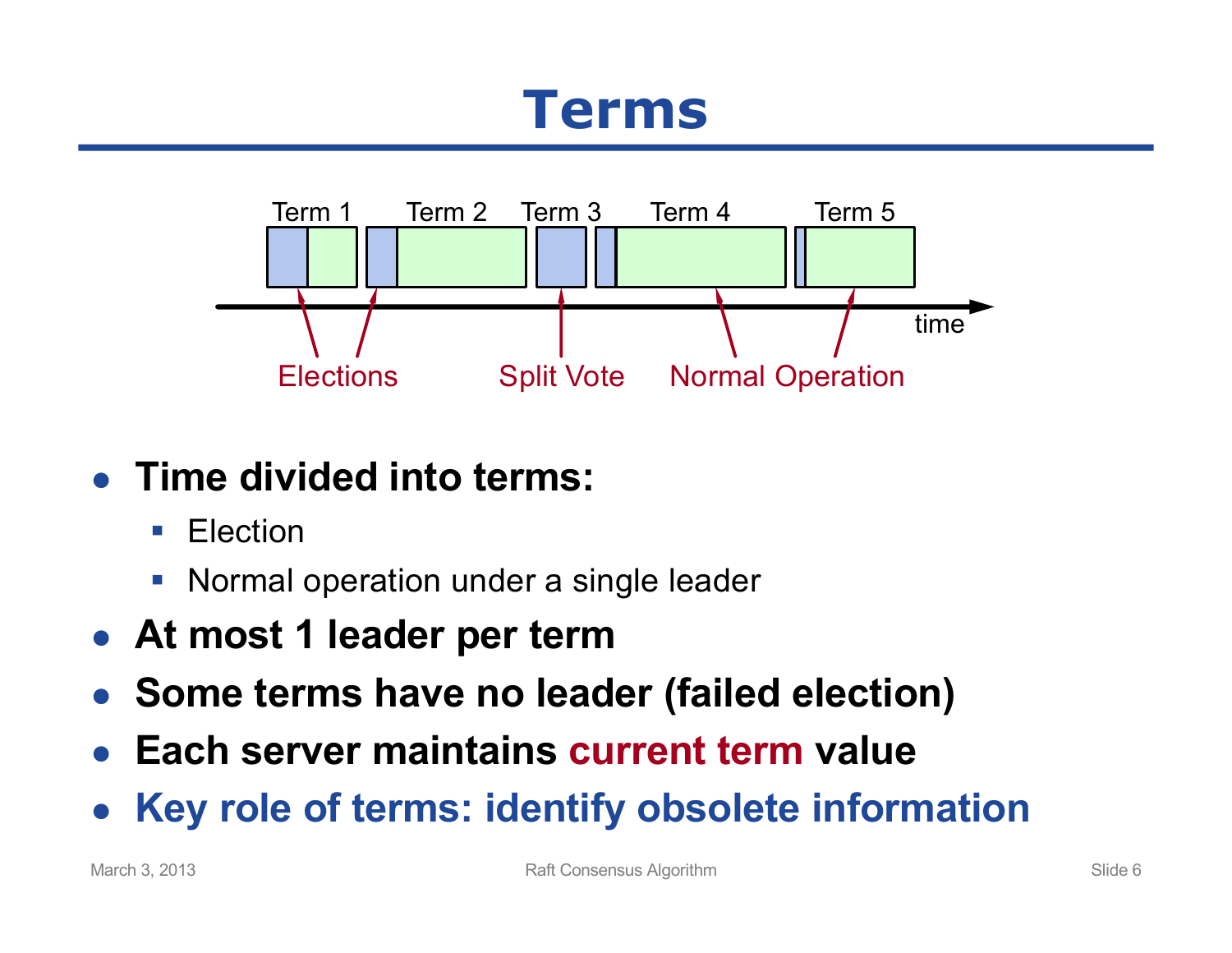### **Raft Protocol Summary**

#### **Followers**

- Respond to RPCs from candidates and leaders.
- Convert to candidate if election timeout elapses without either:
	- Receiving valid AppendEntries RPC, or
	- Granting vote to candidate

#### **Candidates**

- Increment currentTerm, vote for self
- Reset election timeout
- Send RequestVote RPCs to all other servers, wait for either:
- Votes received from majority of servers: become leader
- AppendEntries RPC received from new leader: step down
- Election timeout elapses without election resolution: increment term, start new election
- Discover higher term: step down

#### **Leaders**

- Initialize next Index for each to last  $log index + 1$
- Send initial empty AppendEntries RPCs (heartbeat) to each follower; repeat during idle periods to prevent election timeouts
- Accept commands from clients, append new entries to local log
- Whenever last  $log index \ge$  nextIndex for a follower, send AppendEntries RPC with log entries starting at nextIndex, update nextIndex if successful
- If AppendEntries fails because of log inconsistency, decrement nextIndex and retry
- Mark log entries committed if stored on a majority of servers and at least one entry from current term is stored on a majority of servers
- Step down if currentTerm changes

#### **Persistent State**

#### Each server persists the following to stable storage synchronously before responding to RPCs: **currentTerm** latest term server has seen (initialized to 0)

| votedFor | on first boot)<br>candidateId that received vote in current |
|----------|-------------------------------------------------------------|
|          | term (or null if none)<br>log entries                       |
| log[     |                                                             |

#### **Log Entry**

| term<br>term when entry was received by leader<br>position of entry in the log<br>index<br>command for state machine<br>command | .<br>_________<br>.<br>existing entries starting with first conflicting entry<br>Append any new entries not already in the log<br>Advance state machine with newly committed entries |  |
|---------------------------------------------------------------------------------------------------------------------------------|--------------------------------------------------------------------------------------------------------------------------------------------------------------------------------------|--|
|---------------------------------------------------------------------------------------------------------------------------------|--------------------------------------------------------------------------------------------------------------------------------------------------------------------------------------|--|

#### **RequestVote RPC**

Invoked by candidates to gather votes.

#### **Arguments:**

candidate requesting vote **term** candidate's term **lastLogIndex** index of candidate's last log entry **lastLogTerm** term of candidate's last log entry

#### **Results:**

**term** currentTerm, for candidate to update itself **voteGranted** true means candidate received vote

- **Implementation:**
- 1. If term > currentTerm, currentTerm  $\leftarrow$  term (step down if leader or candidate)
- 2. If term == currentTerm, votedFor is null or candidateId, and candidate's log is at least as complete as local log, grant vote and reset election timeout

#### **AppendEntries RPC**

Invoked by leader to replicate log entries and discover inconsistencies; also used as heartbeat .

#### **Arguments:**

| term         | leader's term                              |
|--------------|--------------------------------------------|
| leaderId     | so follower can redirect clients           |
| prevLogIndex | index of log entry immediately preceding   |
|              | new ones                                   |
| prevLogTerm  | term of prevLogIndex entry                 |
| entries[]    | log entries to store (empty for heartbeat) |
| commitIndex  | last entry known to be committed           |
|              |                                            |

#### **Results:**

| term    | currentTerm, for leader to update itself  |
|---------|-------------------------------------------|
| success | true if follower contained entry matching |
|         | prevLogIndex and prevLogTerm              |

#### **Implementation:**

- 1. Return if term < currentTerm
- 2. If term > currentTerm, currentTerm  $\leftarrow$  term
- 3. If candidate or leader, step down
- 4. Reset election timeout
- 5. Return failure if log doesn't contain an entry at prevLogIndex whose term matches prevLogTerm
- 6. If existing entries conflict with new entries, delete all
- 7. Append any new entries not already in the log
- 8. Advance state machine with newly committed entries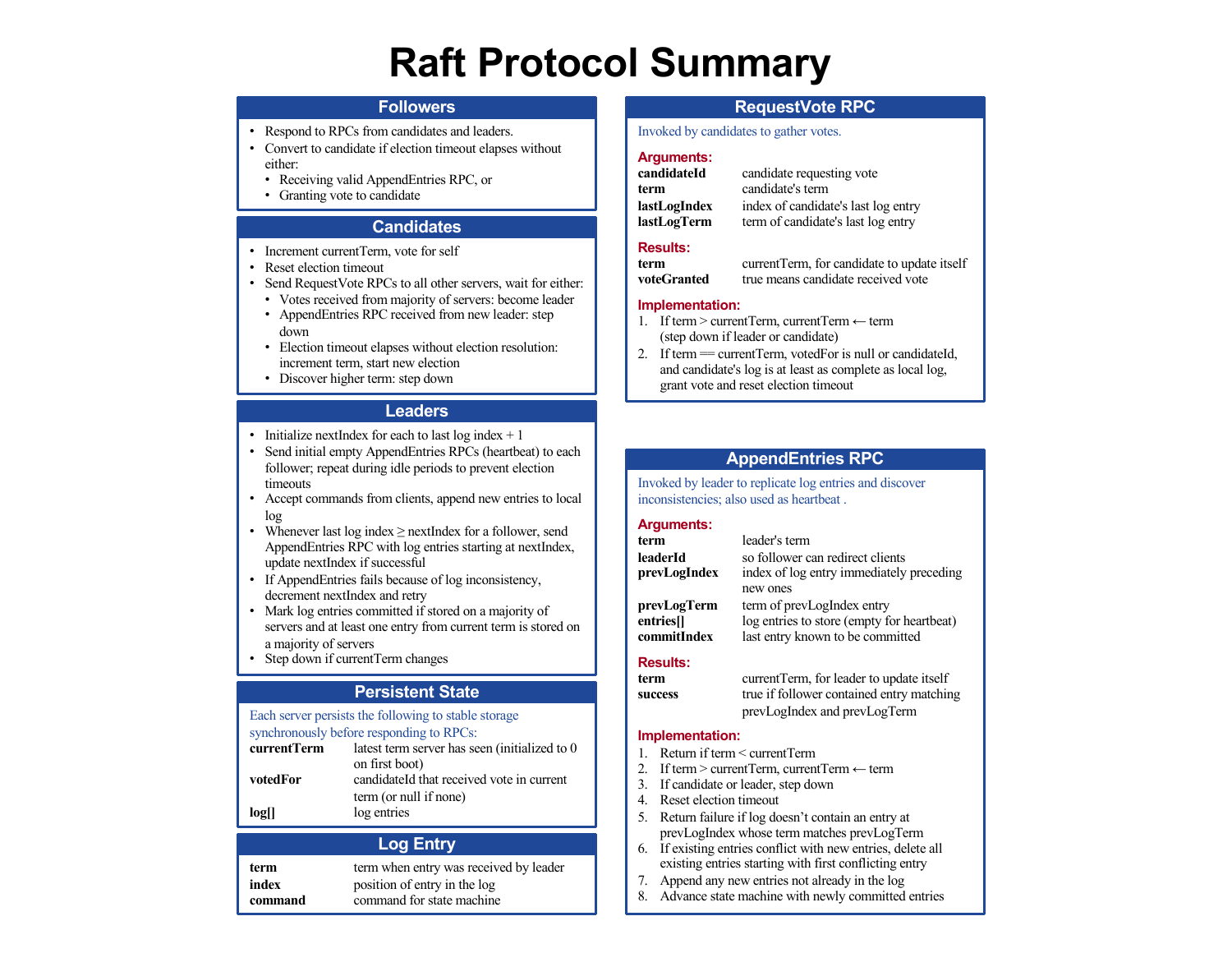## **Heartbeats and Timeouts**

- Servers start up as followers
- **Followers expect to receive RPCs from leaders or candidates**
- **Leaders must send heartbeats (empty AppendEntries RPCs) to maintain authority**
- **If electionTimeout elapses with no RPCs:**
	- Follower assumes leader has crashed
	- Follower starts new election
	- Timeouts typically 100-500ms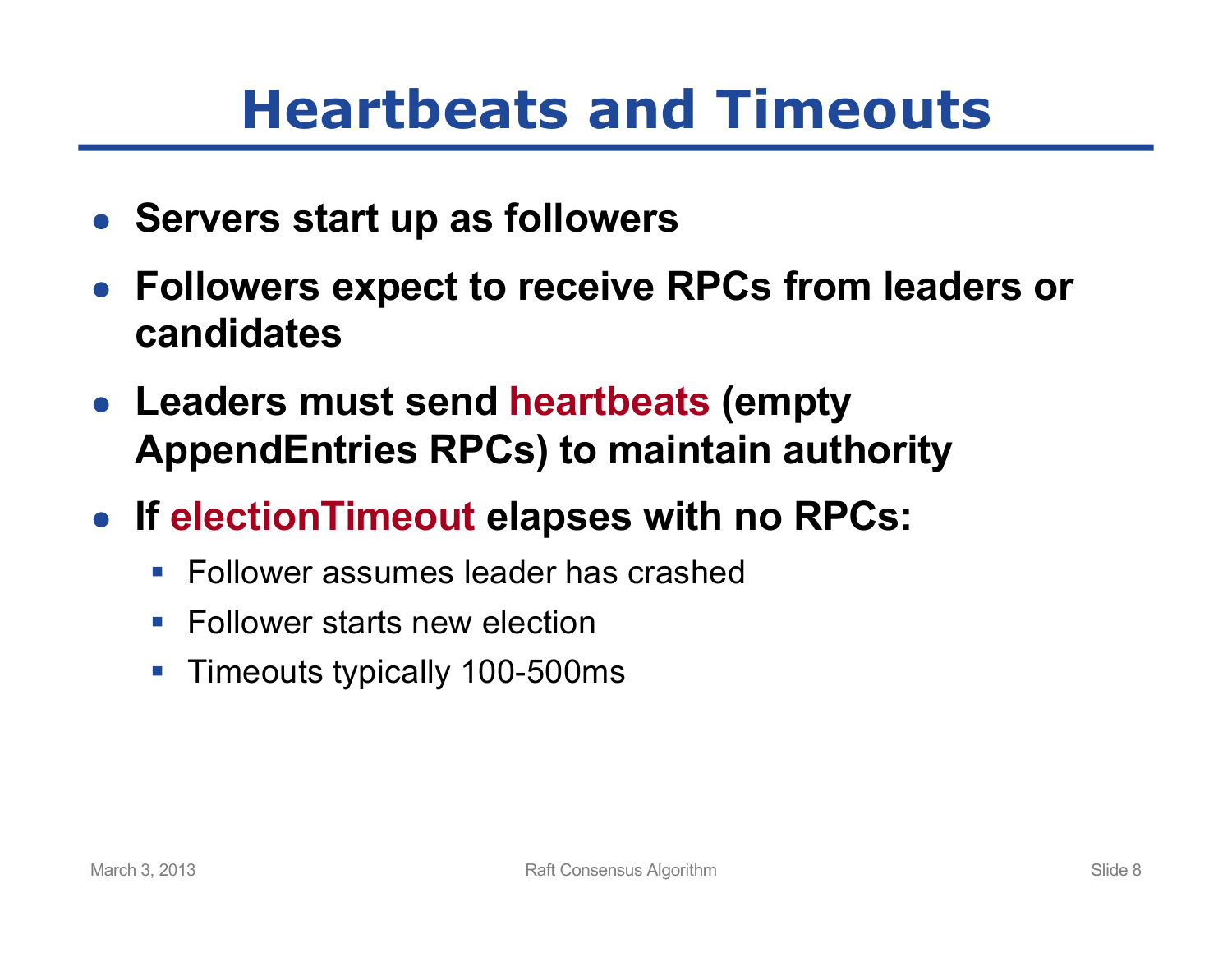## **Election Basics**

- **Increment current term**
- **Change to Candidate state**
- **Vote for self**
- **Send RequestVote RPCs to all other servers, retry until either:**
	- 1. Receive votes from majority of servers:
		- Become leader
		- Send AppendEntries heartbeats to all other servers
	- 2. Receive RPC from valid leader:
		- **Return to follower state**
	- 3. No-one wins election (election timeout elapses):
		- Increment term, start new election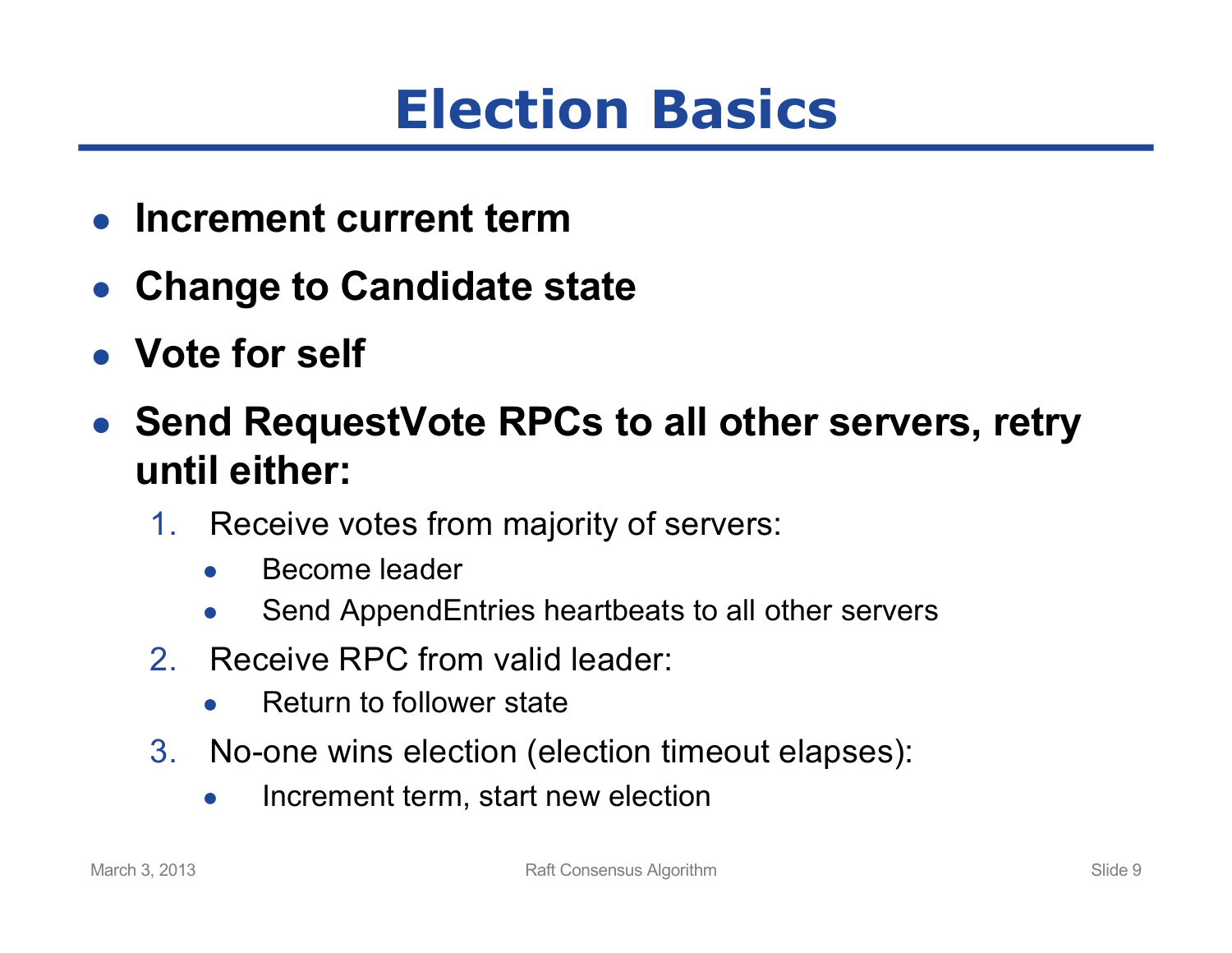## **Elections, cont'd**

### ● **Safety: allow at most one winner per term**

- Each server gives out only one vote per term (persist on disk)
- Two different candidates can't accumulate majorities in same term



#### **Liveness: some candidate must eventually win**

- Choose election timeouts randomly in [T, 2T]
- One server usually times out and wins election before others wake up
- $\blacksquare$  Works well if T  $\gt$  broadcast time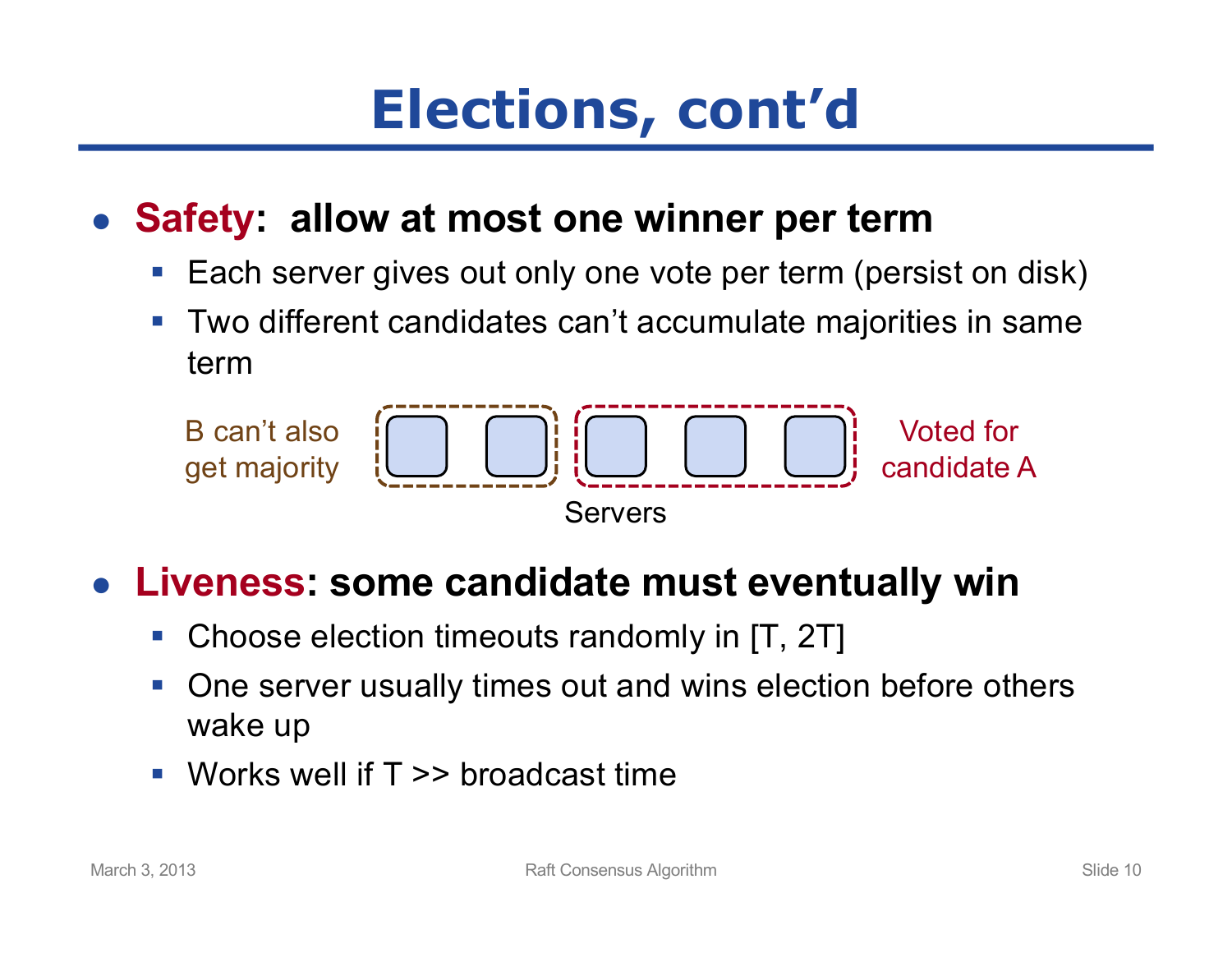## **Log Structure**



- **Log entry = index, term, command**
- **Log stored on stable storage (disk); survives crashes**
- **Entry committed if known to be stored on majority of servers**
	- Durable, will eventually be executed by state machines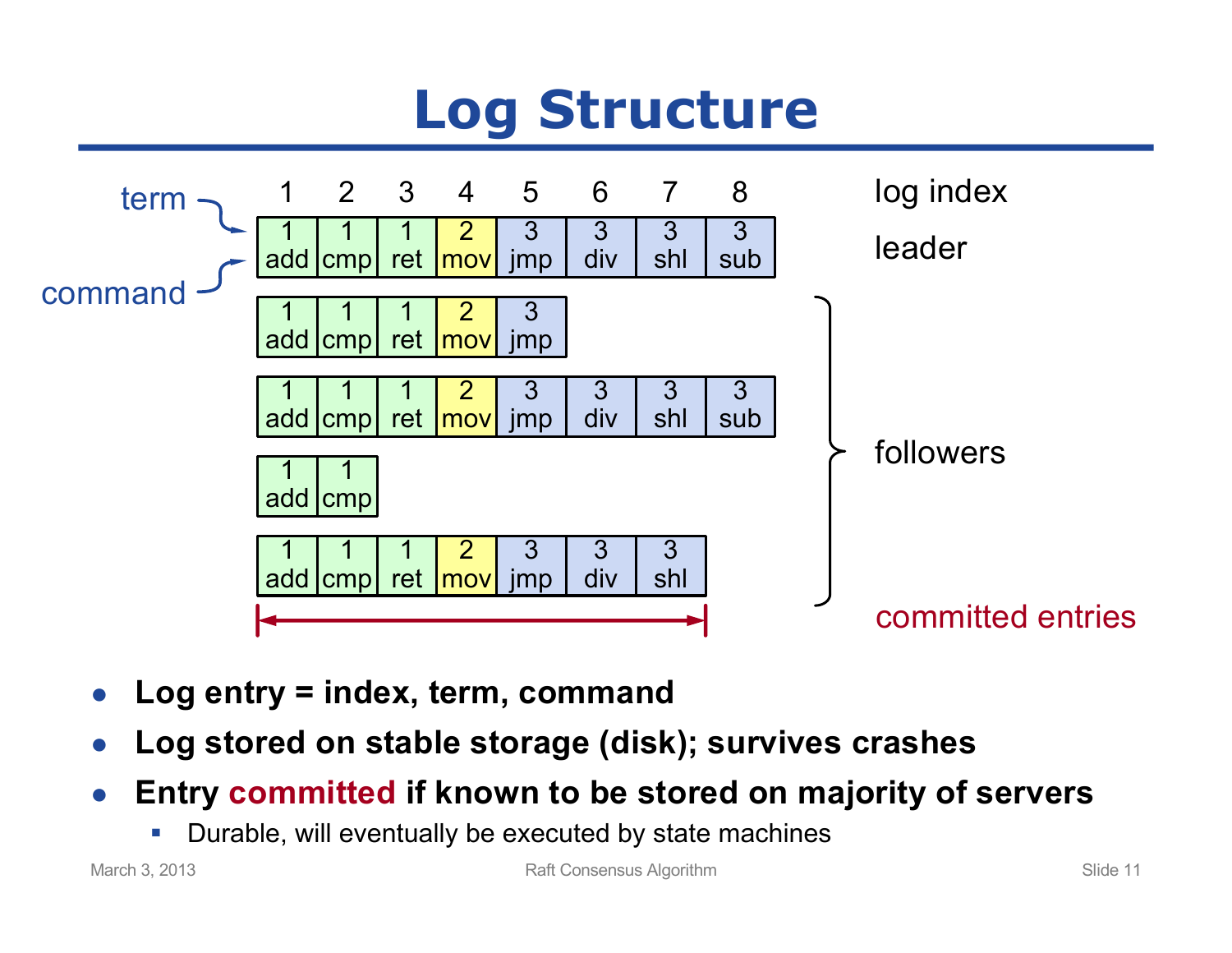## **Normal Operation**

- **Client sends command to leader**
- **Leader appends command to its log**
- **Leader sends AppendEntries RPCs to followers**
- **Once new entry committed:**
	- Leader passes command to its state machine, returns result to client
	- Leader notifies followers of committed entries in subsequent AppendEntries RPCs
	- Followers pass committed commands to their state machines
- **Crashed/slow followers?**
	- Leader retries RPCs until they succeed
- Performance is optimal in common case:
	- § One successful RPC to any majority of servers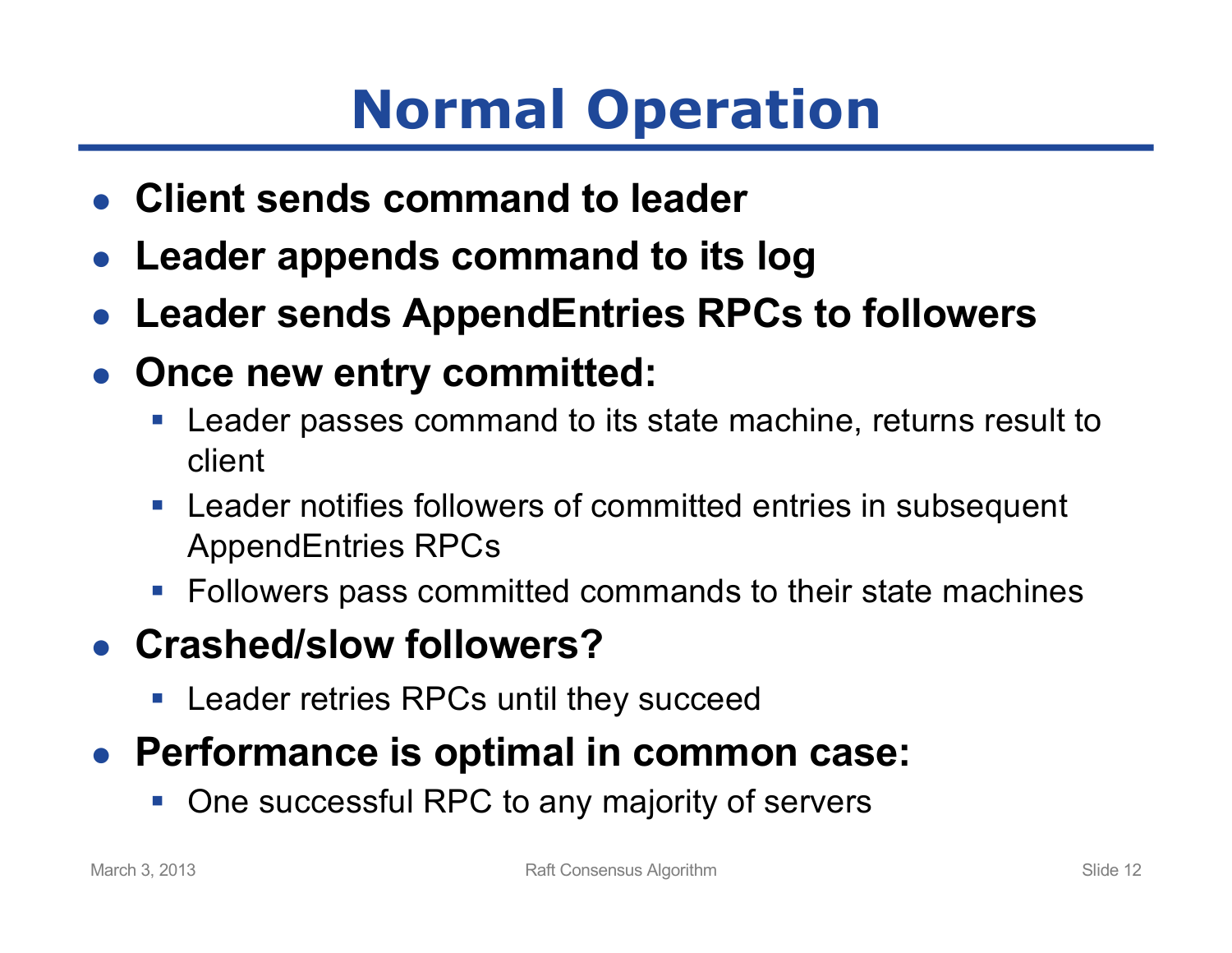## **Log Consistency**

### **High level of coherency between logs:**

- **If log entries on different servers have same index and term:**
	- They store the same command
	- The logs are identical in all preceding entries



● **If a given entry is committed, all preceding entries are also committed**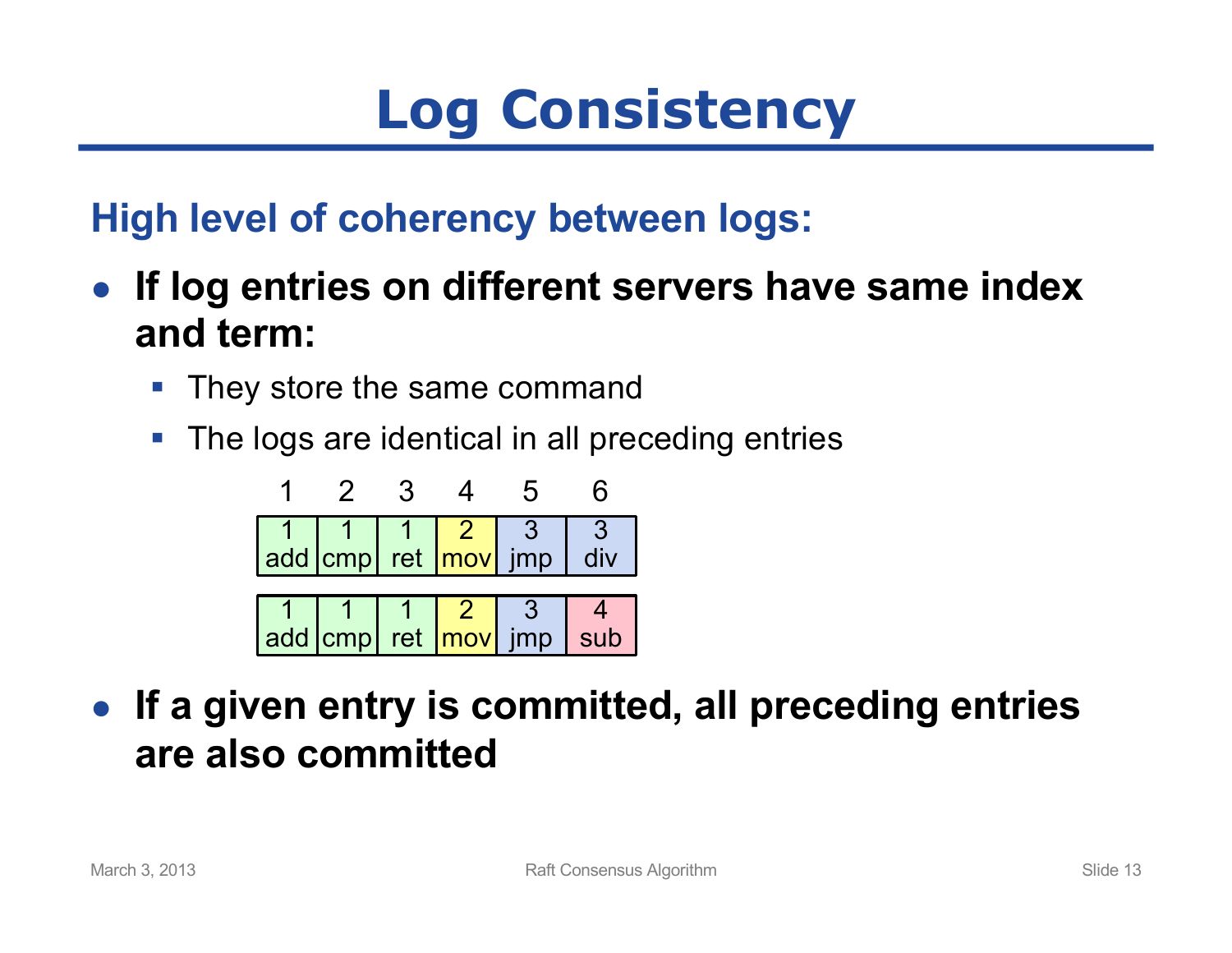## **AppendEntries Consistency Check**

- Each AppendEntries RPC contains index, term of **entry preceding new ones**
- **Follower must contain matching entry; otherwise it rejects request**
- **Implements an induction step, ensures coherency**

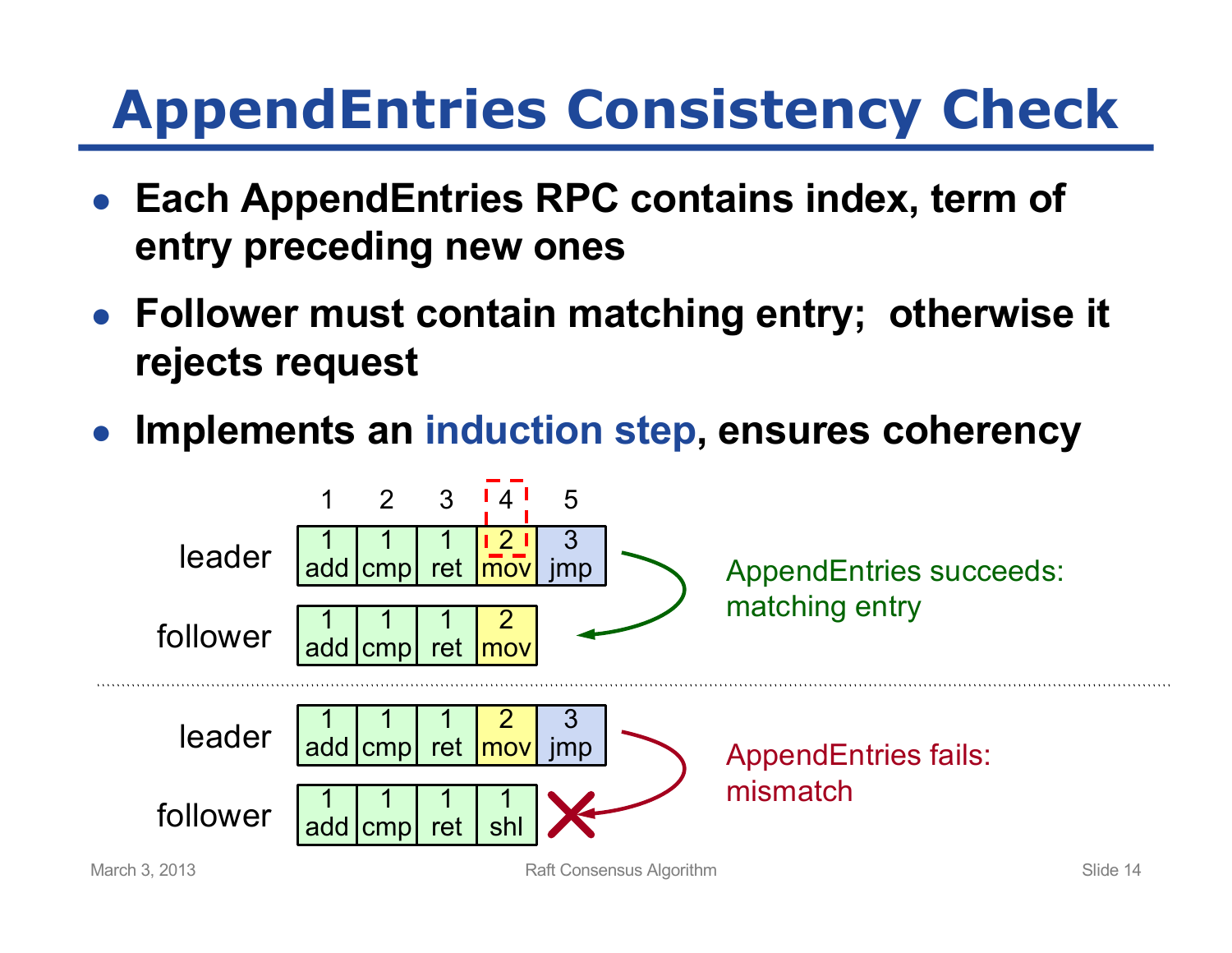## **Leader Changes**

### ● **At beginning of new leader's term:**

- Old leader may have left entries partially replicated
- No special steps by new leader: just start normal operation
- Leader's log is "the truth"
- Will eventually make follower's logs identical to leader's
- Multiple crashes can leave many extraneous log entries:

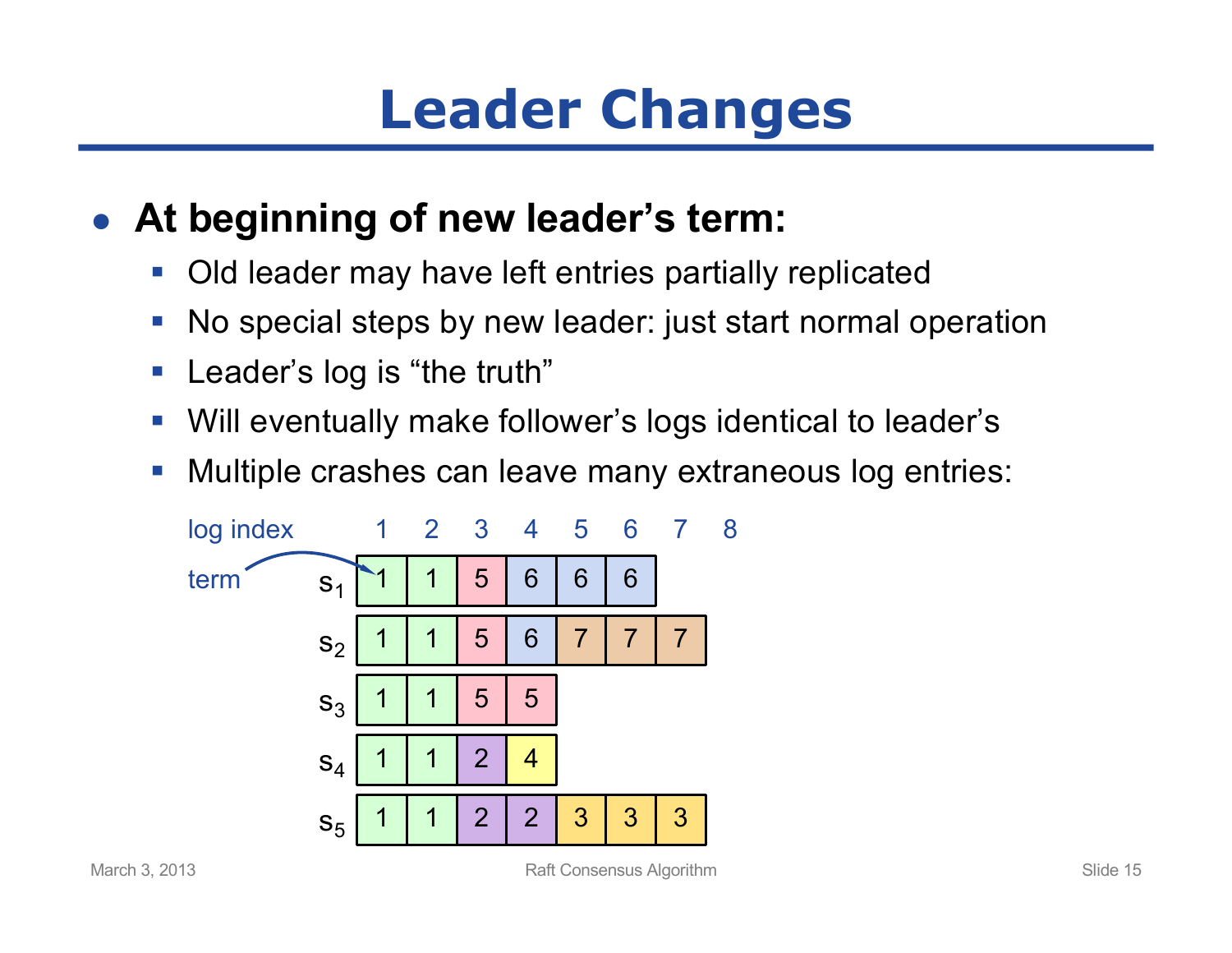## **Safety Requirement**

### **Once a log entry has been applied to a state machine, no other state machine must apply a different value for that log entry**

- **Raft safety property:**
	- If a leader has decided that a log entry is committed, that entry will be present in the logs of all future leaders

### ● **This guarantees the safety requirement**

- Leaders never overwrite entries in their logs
- § Only entries in the leader's log can be committed
- Entries must be committed before applying to state machine

**Committed → Present in future leaders' logs**

commitment

Restrictions on

Restrictions on

leader election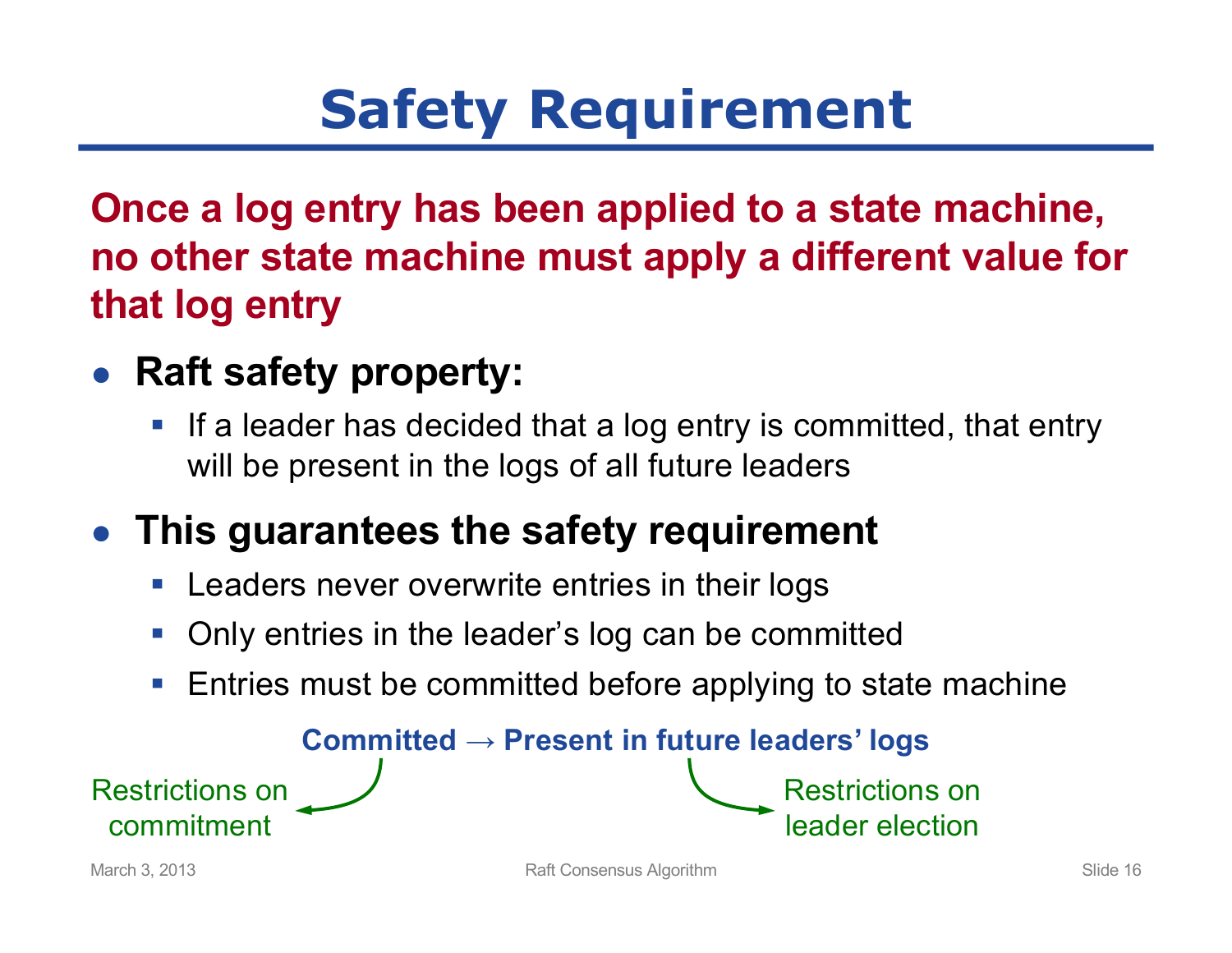## **Picking the Best Leader**

● **Can't tell which entries are committed!**



- **During elections, choose candidate with log most likely to contain all committed entries**
	- Candidates include log info in RequestVote RPCs (index & term of last log entry)
	- Voting server V denies vote if its log is "more complete":  $(lastTerm_{V} > lastTerm_{C})$  || (lastTerm<sub>V</sub> == lastTerm<sub>C</sub>) && (lastIndex<sub>V</sub> > lastIndex<sub>C</sub>)
	- Leader will have "most complete" log among electing majority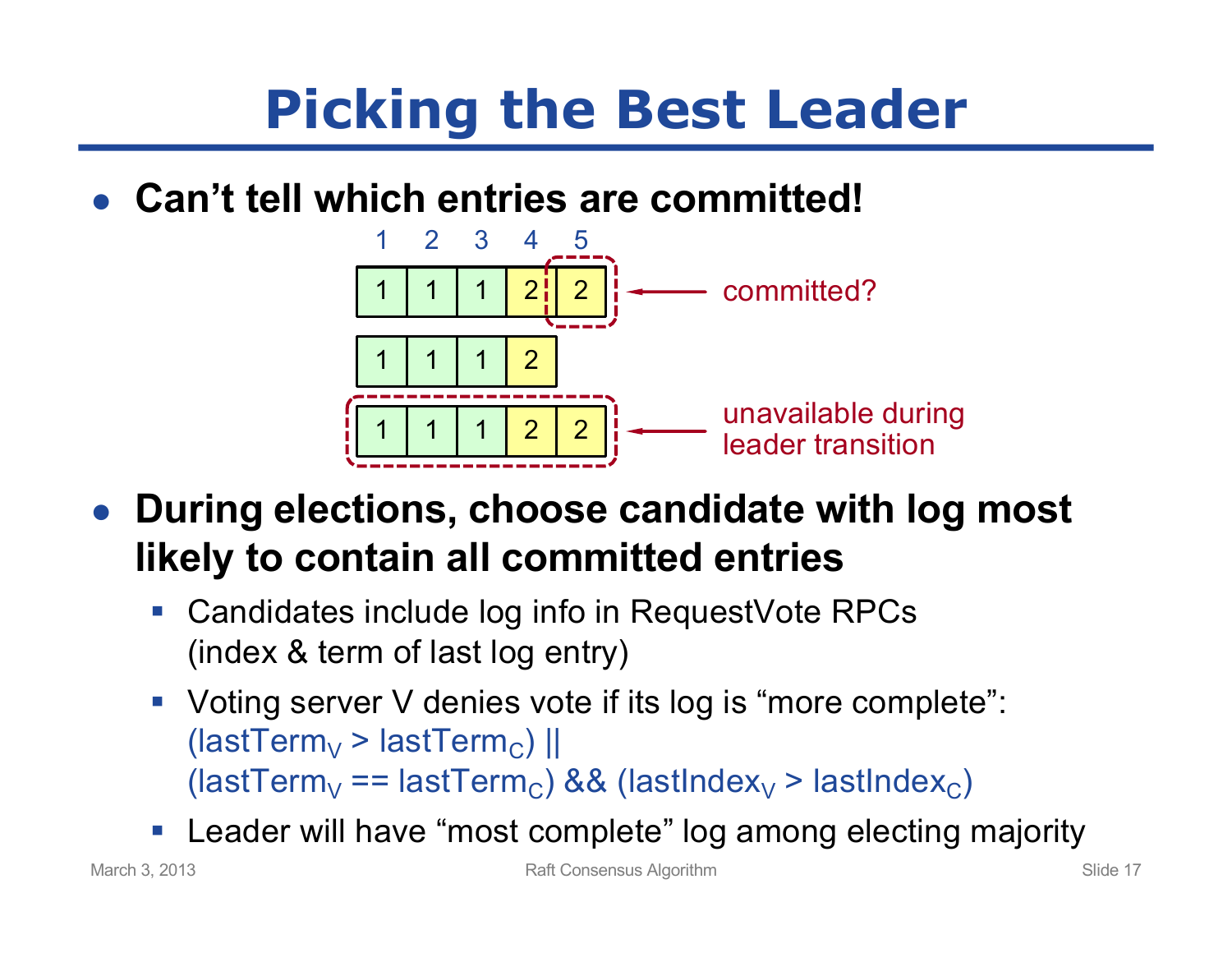## **Committing Entry from Current Term**

● Case #1/2: Leader decides entry in current term is **committed**



#### ● **Safe: leader for term 3 must contain entry 4**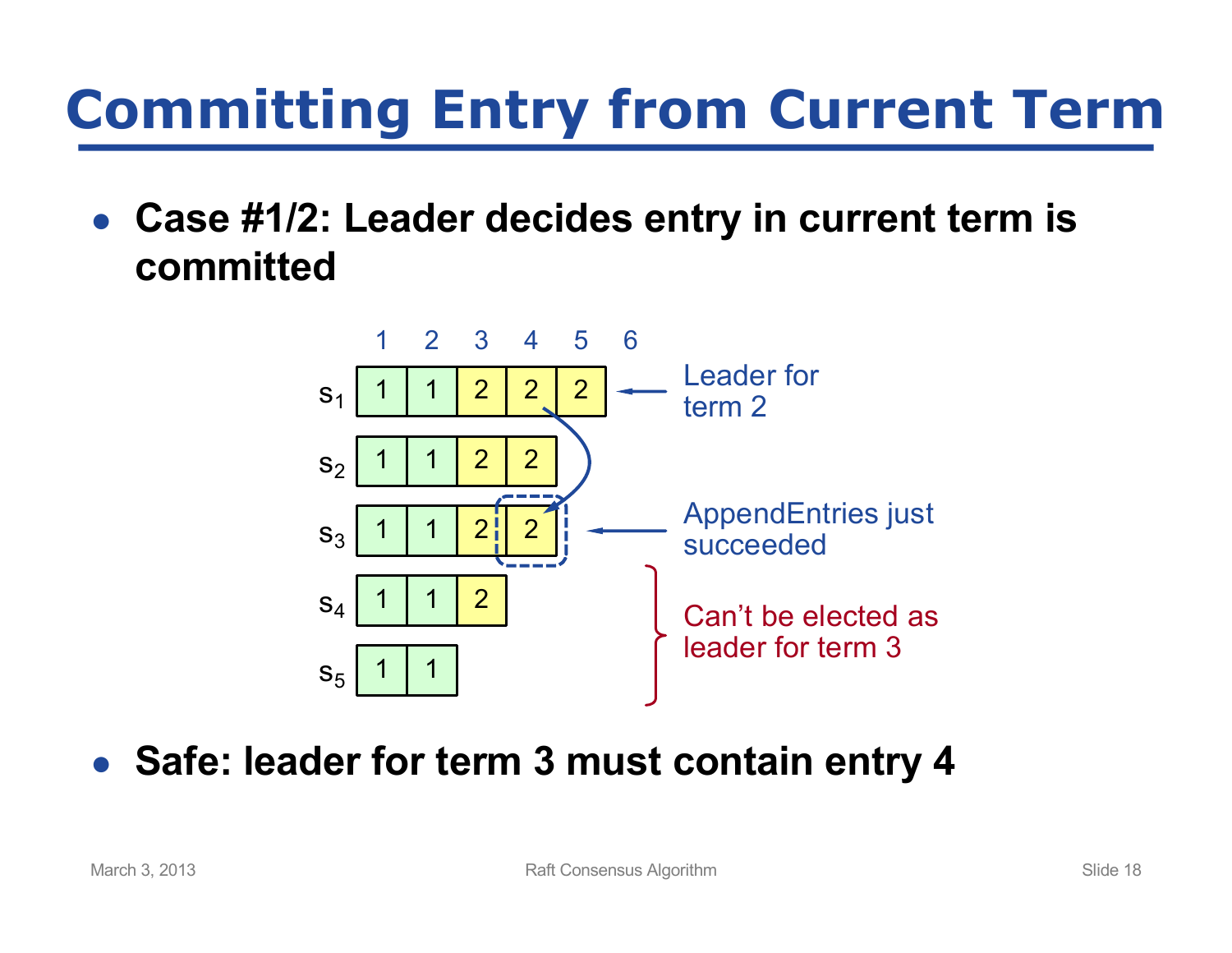## **Committing Entry from Earlier Term**

**Case #2/2: Leader is trying to finish committing entry from an earlier term**



#### ● **Entry 3 not safely committed:**

- $\bullet$  s<sub>5</sub> can be elected as leader for term 5
- **If elected, it will overwrite entry 3 on**  $s_1$ **,**  $s_2$ **, and**  $s_3!$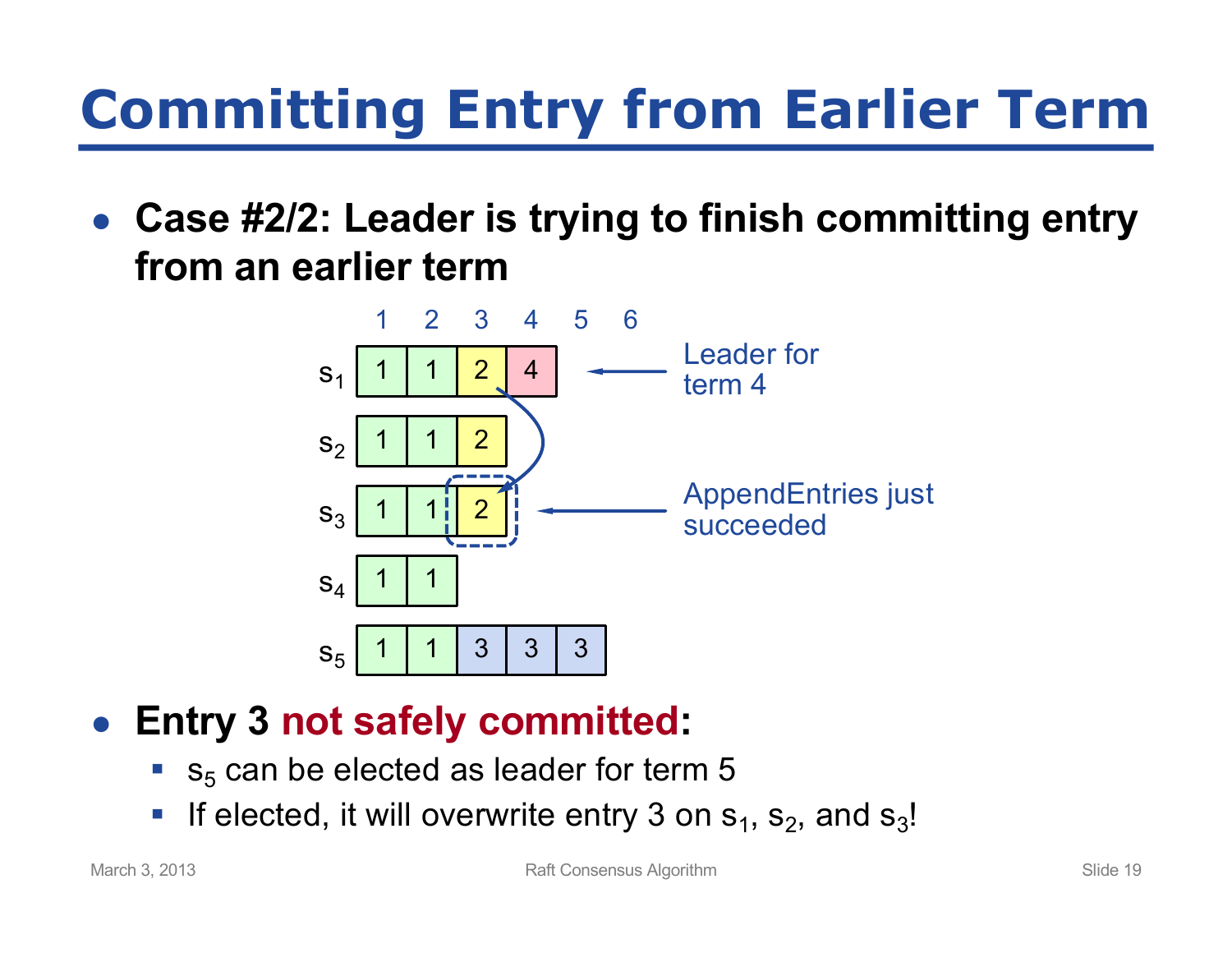## **New Commitment Rules**

#### ● **For a leader to decide an entry is committed:**

- Must be stored on a majority of servers
- At least one new entry from leader's term must also be stored on majority of servers

#### ● Once entry 4 committed:

- $\bullet$  s<sub>5</sub> cannot be elected leader for term 5
- Entries 3 and 4 both safe



### **Combination of election rules and commitment rules makes Raft safe**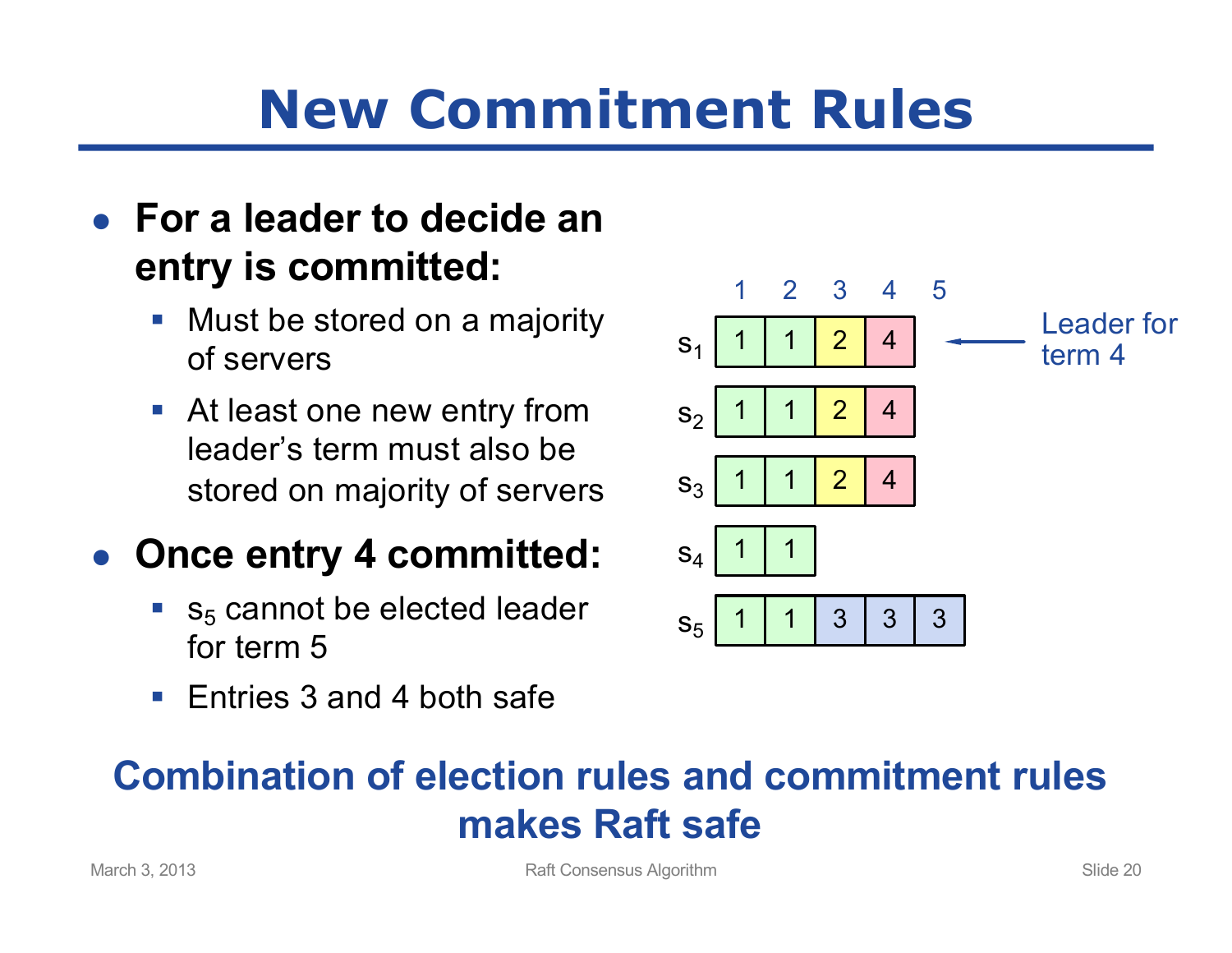## **Log Inconsistencies**

#### **Leader changes can result in log inconsistencies:**

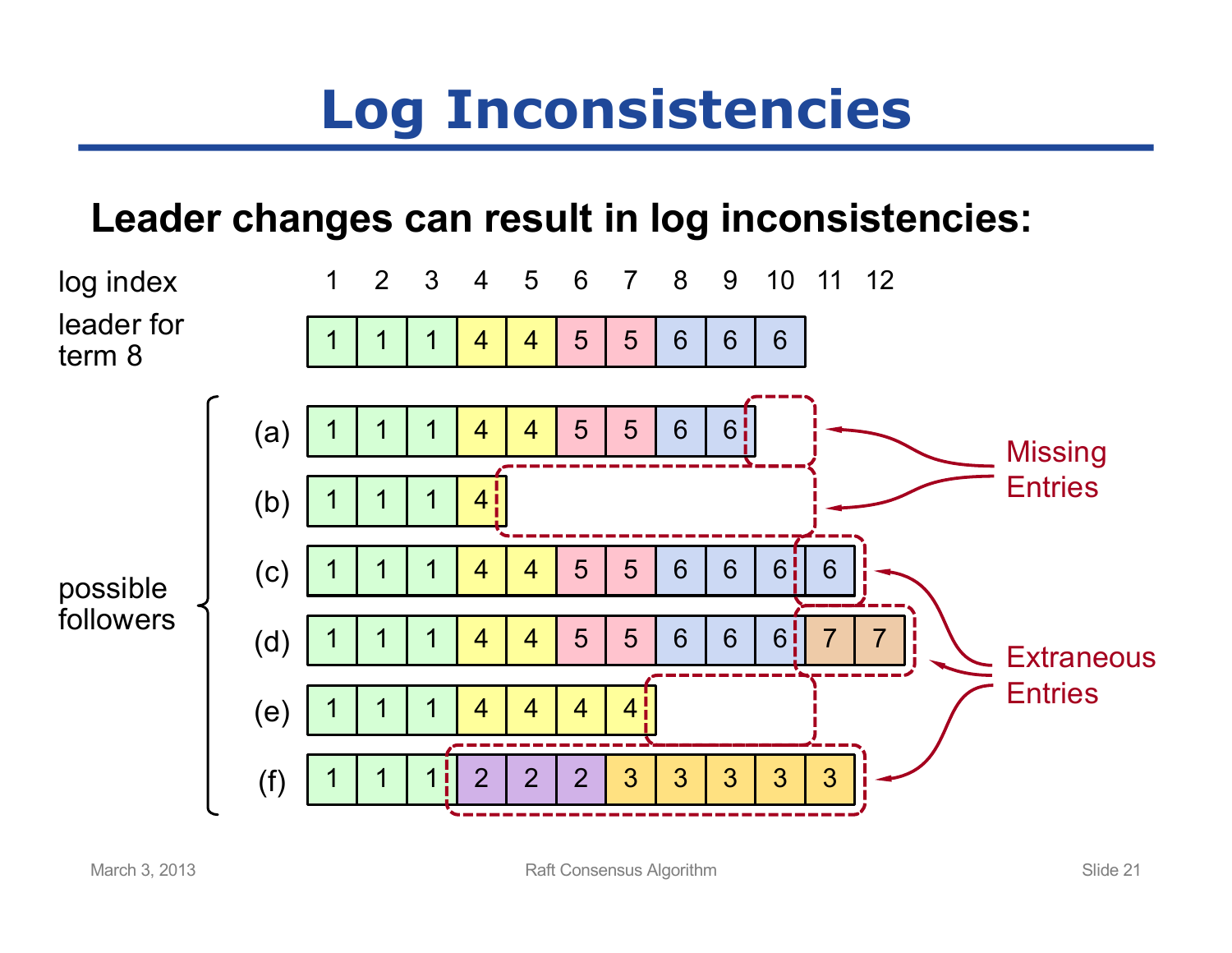## **Repairing Follower Logs**

- **New leader must make follower logs consistent with its own** 
	- Delete extraneous entries
	- Fill in missing entries
- **Leader keeps nextindex for each follower:** 
	- **Index of next log entry to send to that follower**
	- Initialized to (1 + leader's last index)
- **When AppendEntries consistency check fails, decrement nextIndex and try again:**

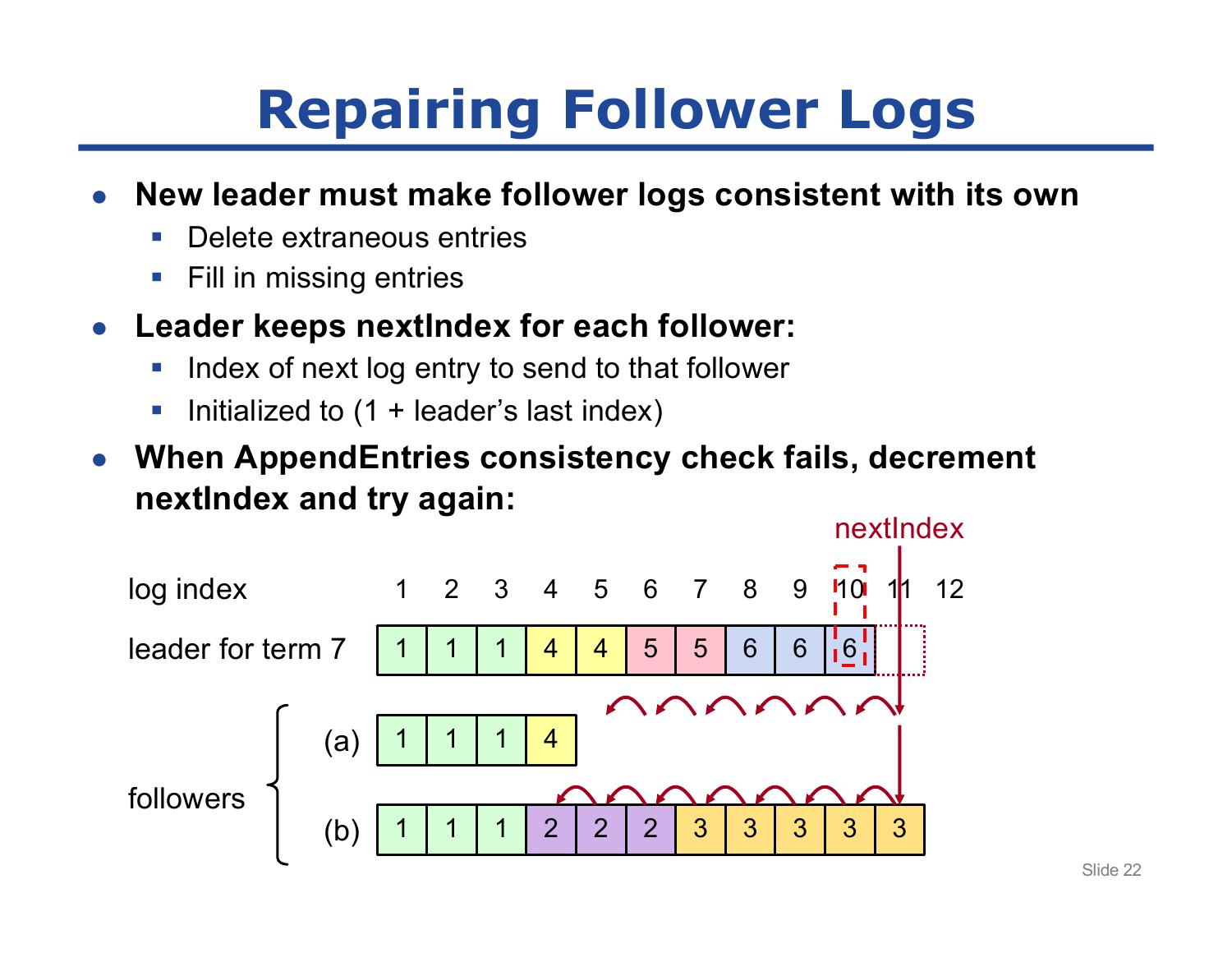## **Repairing Logs, cont'd**

● **When follower overwrites inconsistent entry, it deletes all subsequent entries:**

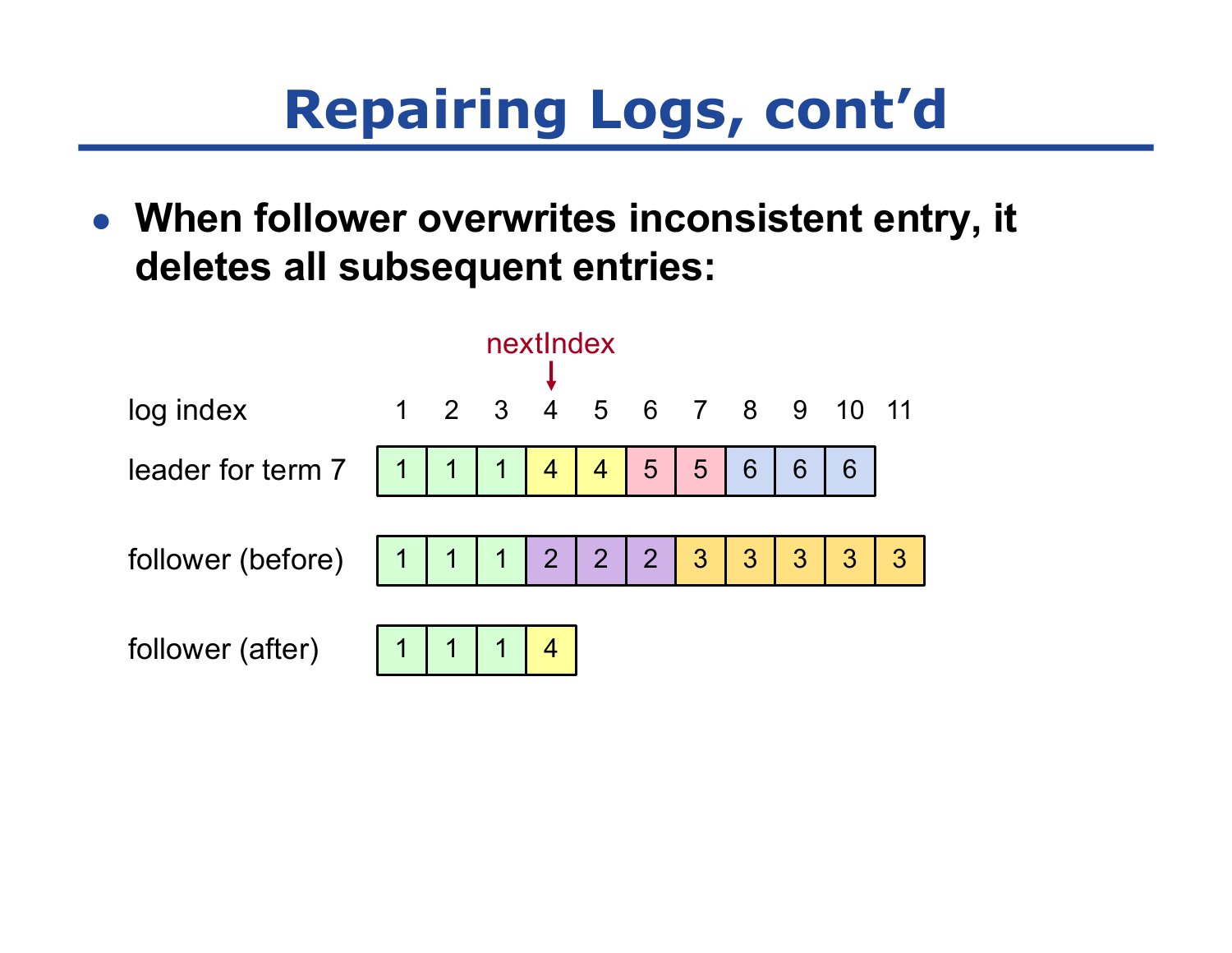## **Neutralizing Old Leaders**

#### **Deposed leader may not be dead:**

- § Temporarily disconnected from network
- Other servers elect a new leader
- Old leader becomes reconnected, attempts to commit log entries

### ● **Terms used to detect stale leaders (and candidates)**

- Every RPC contains term of sender
- If sender's term is older, RPC is rejected, sender reverts to follower and updates its term
- If receiver's term is older, it reverts to follower, updates its term, then processes RPC normally

### ● Election updates terms of majority of servers

§ Deposed server cannot commit new log entries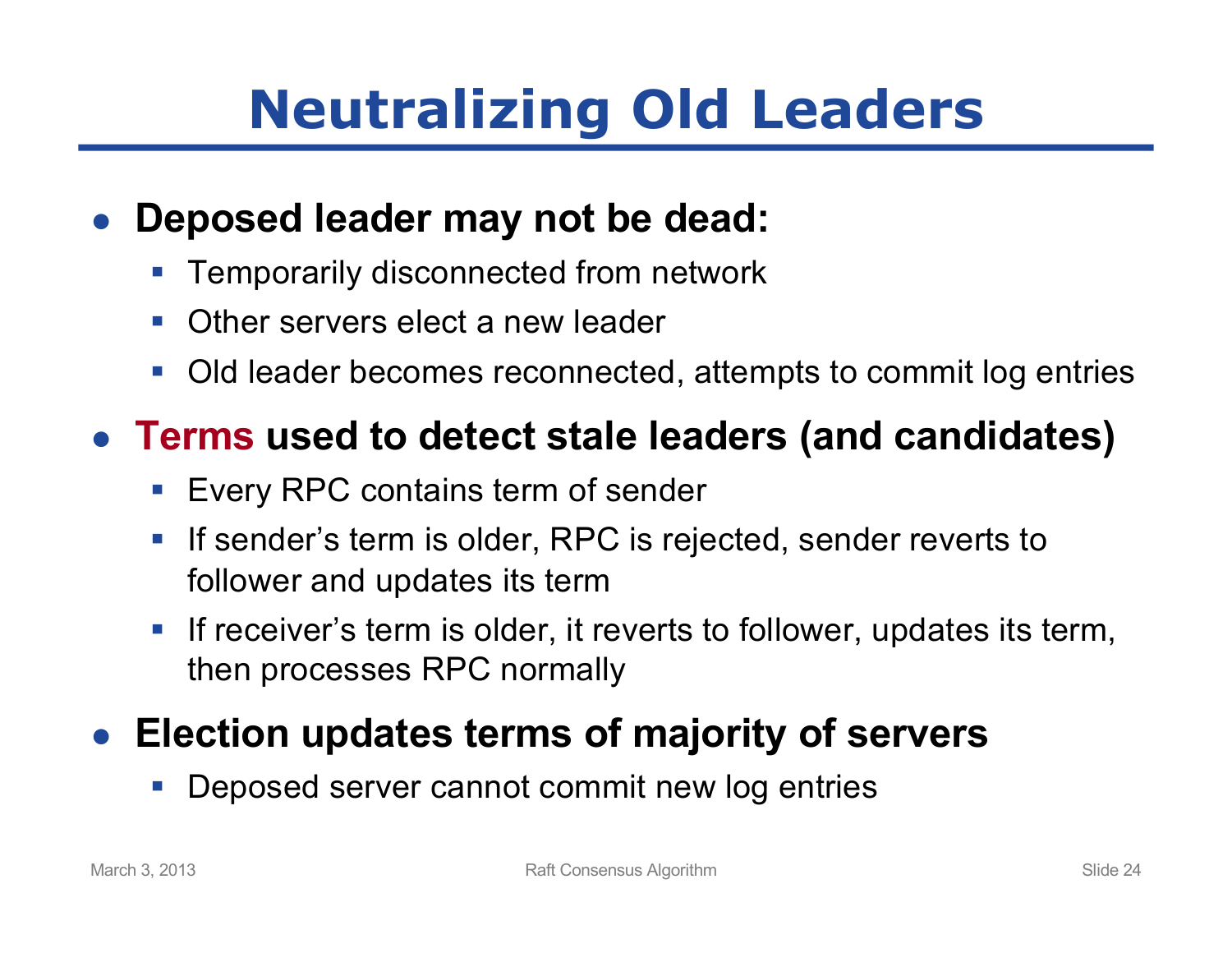## **Client Protocol**

#### ● **Send commands to leader**

- If leader unknown, contact any server
- If contacted server not leader, it will redirect to leader
- **Leader does not respond until command has been logged, committed, and executed by leader's state machine**
- **If request times out (e.g., leader crash):**
	- Client reissues command to some other server
	- Eventually redirected to new leader
	- Retry request with new leader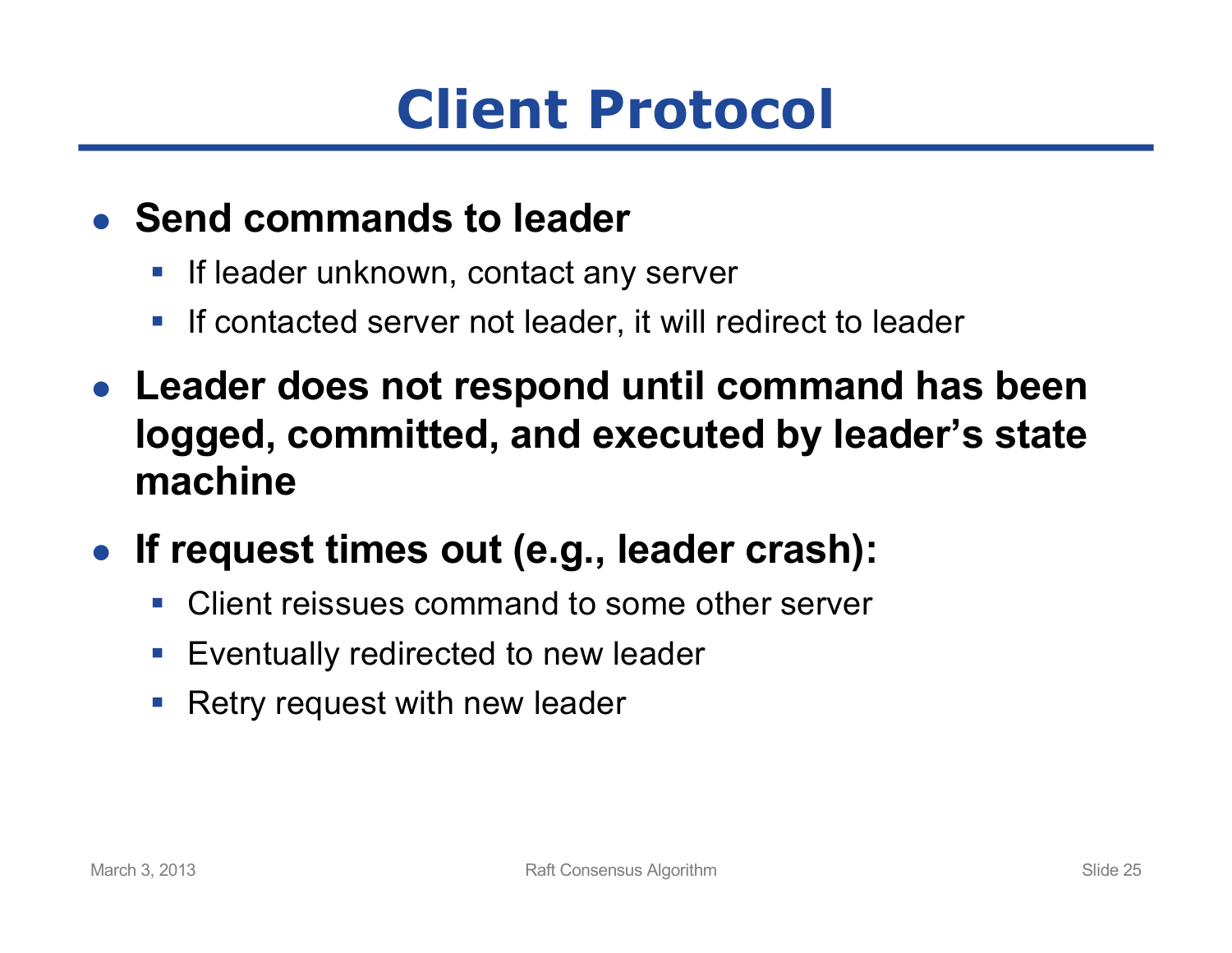## **Client Protocol, cont'd**

- **What if leader crashes after executing command, but before responding?**
	- Must not execute command twice
- Solution: client embeds a unique id in each **command**
	- Server includes id in log entry
	- Before accepting command, leader checks its log for entry with that id
	- If id found in log, ignore new command, return response from old command

### ● **Result: exactly-once semantics as long as client doesn't crash**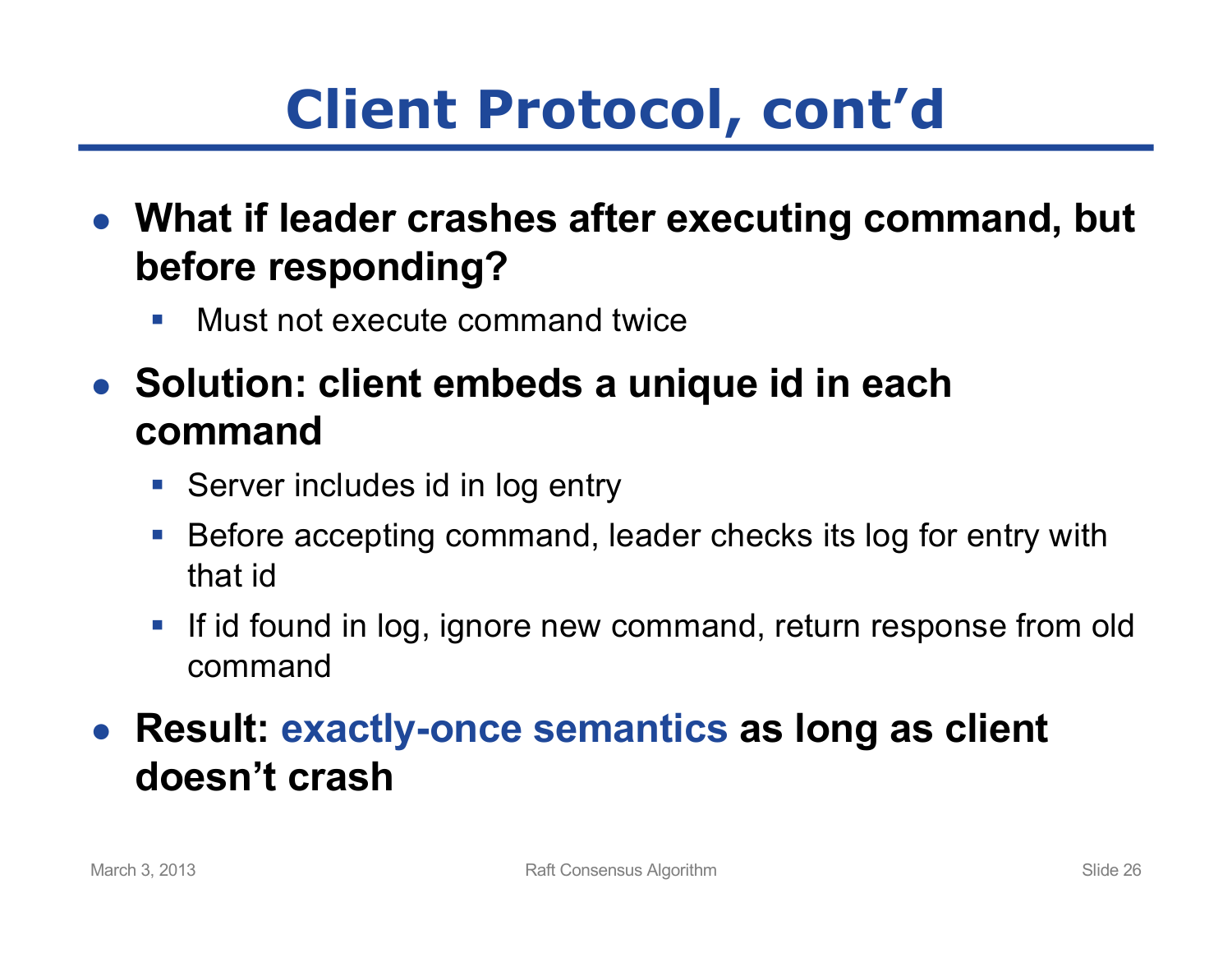## **Configuration Changes**

#### ● **System configuration:**

- ID, address for each server
- Determines what constitutes a majority
- **Consensus mechanism must support changes in the configuration:**
	- Replace failed machine
	- Change degree of replication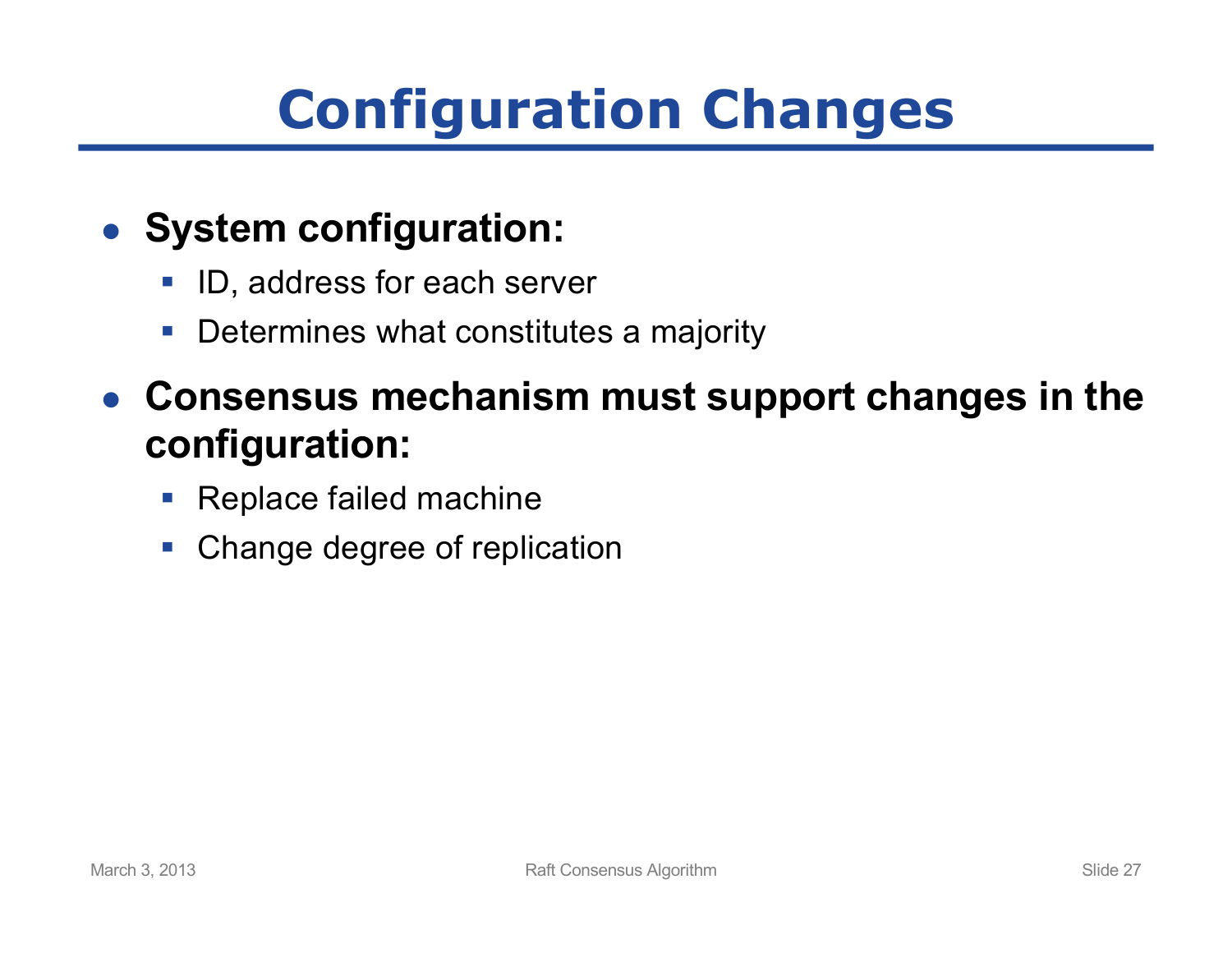## **Configuration Changes, cont'd**

**Cannot switch directly from one configuration to another: conflicting majorities could arise**

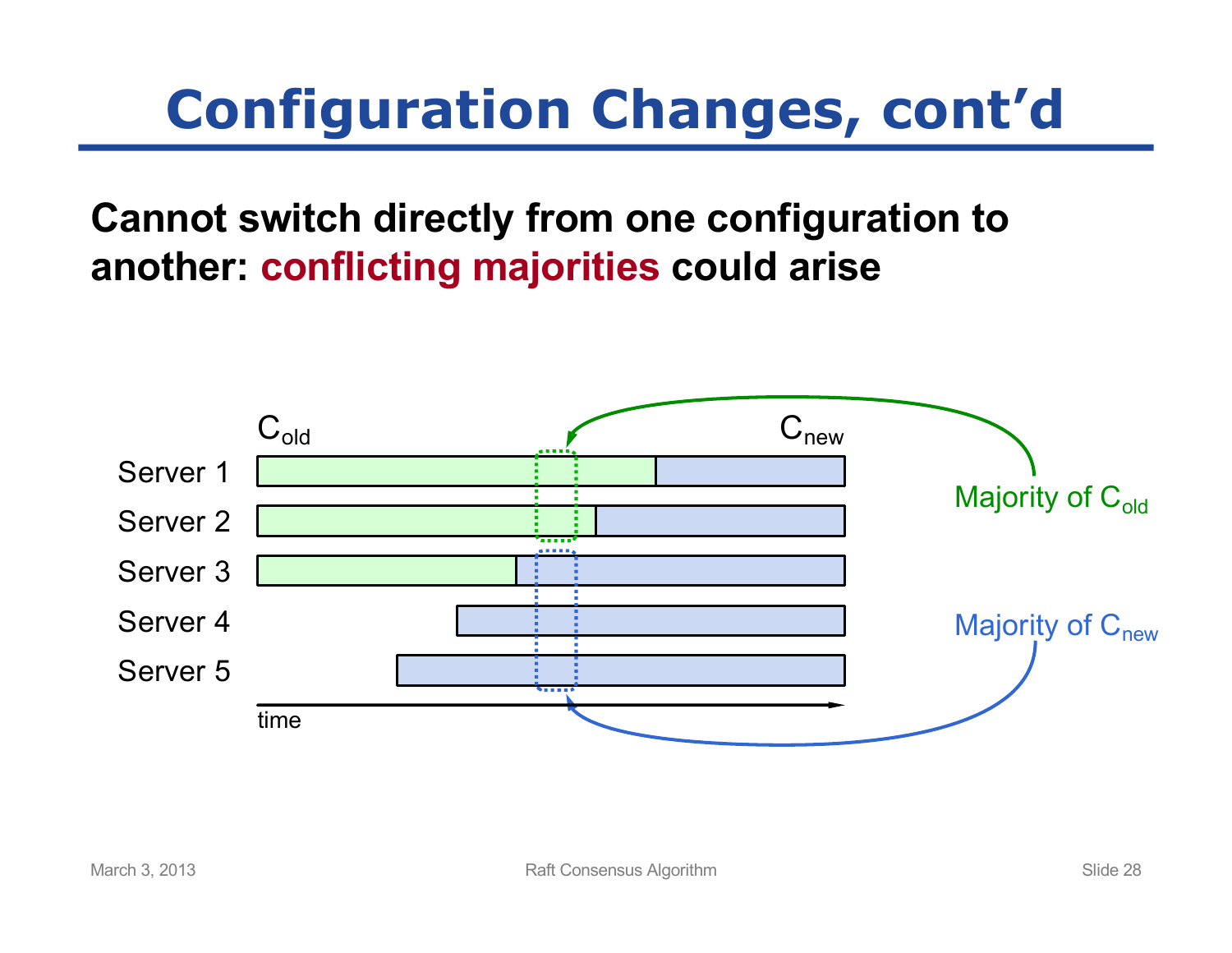## **Joint Consensus**

#### ● **Raft uses a 2-phase approach:**

- **Intermediate phase uses joint consensus (need majority of both** old and new configurations for elections, commitment)
- Configuration change is just a log entry; applied immediately on receipt (committed or not)
- Once joint consensus is committed, begin replicating log entry for final configuration

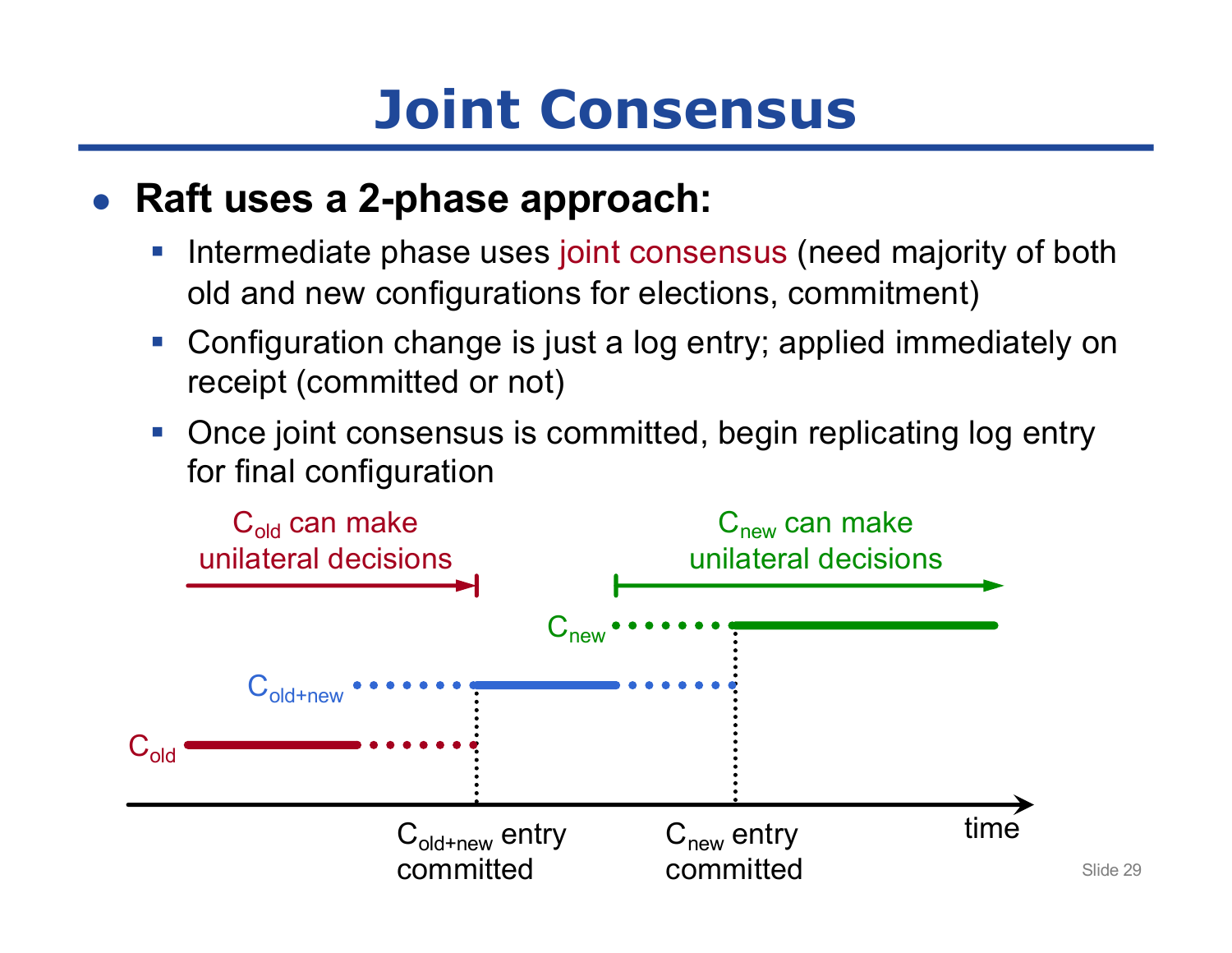## **Joint Consensus, cont'd**

- **Additional details:**
	- Any server from either configuration can serve as leader
	- **Fig. 1** If current leader is not in  $C_{new}$ , must step down once  $C_{new}$  is committed.